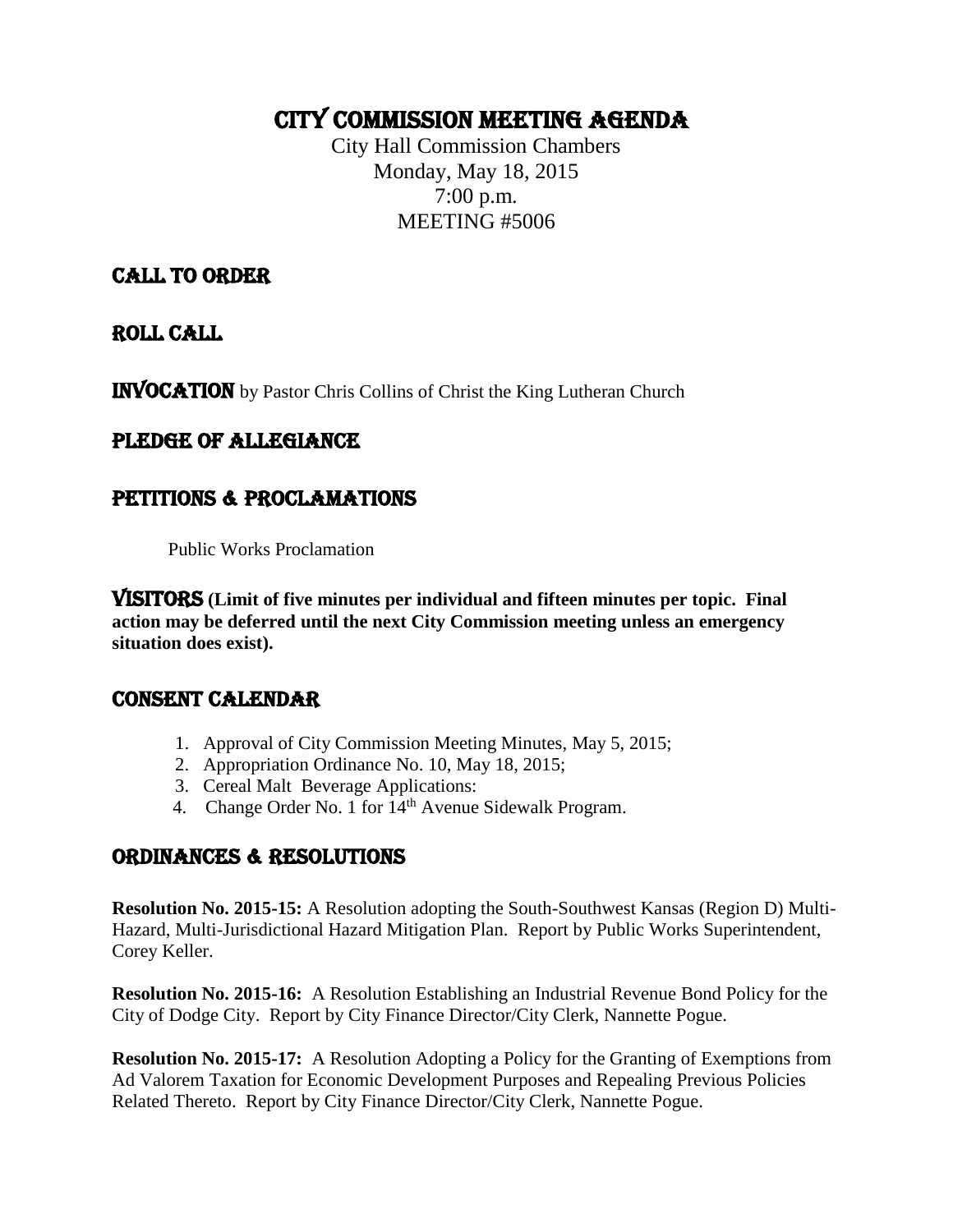**Resolution No. 2015-18:** A Resolution Establishing a Policy of the City of Dodge City, Kansas, Relating to Community Improvement Districts. Report by City Finance Director/City Clerk, Nannette Pogue.

## UNFINISHED BUSINESS

# New Business

### OTHER BUSINESS

## **ADJOURNMENT**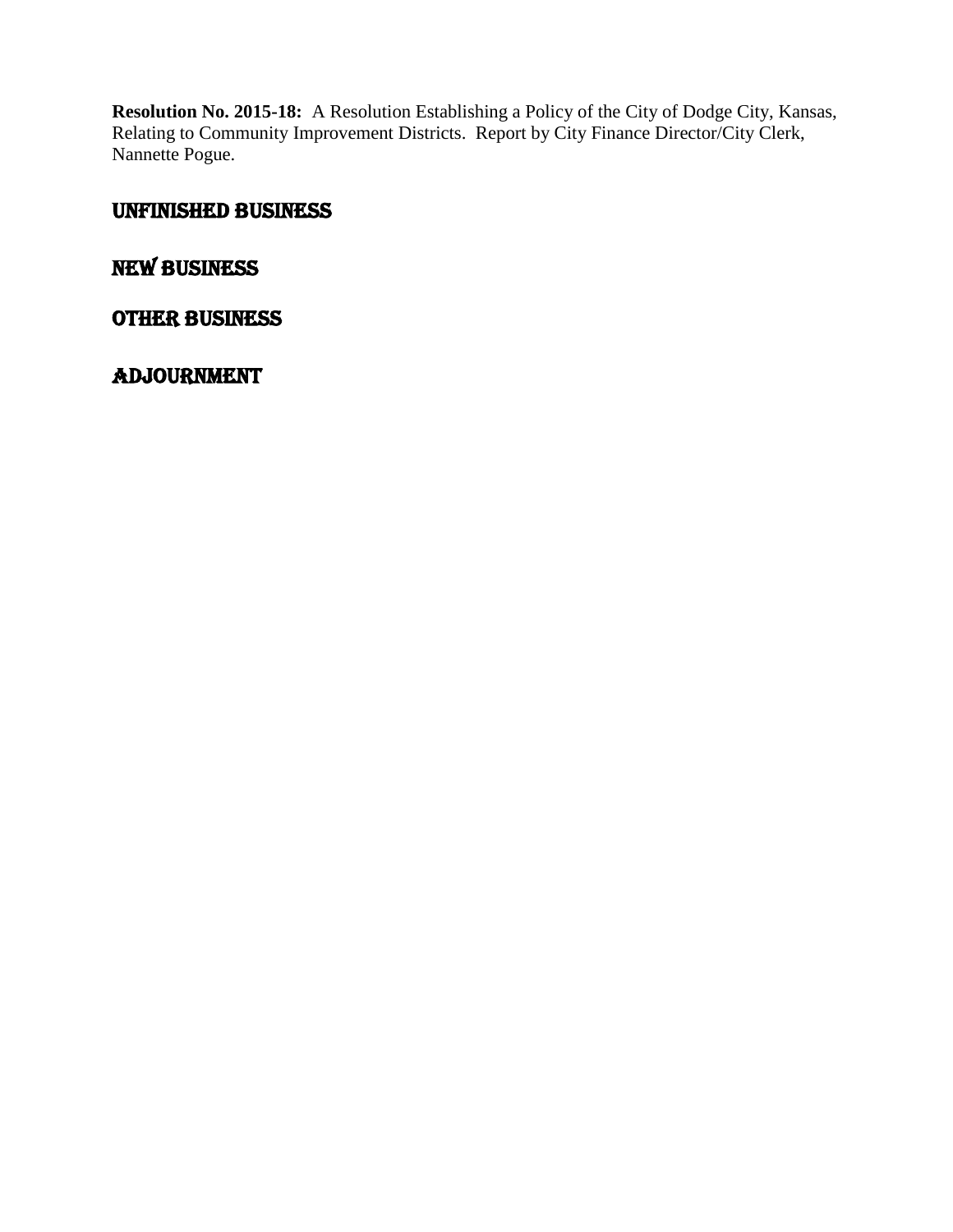# **PROCLAMATION**

WHEREAS, public works services provided in our community are an integral part of our citizen's everyday lives; and

WHEREAS, the support of an understanding and informed citizenry is vital to the efficient operation of public works systems and programs such as water, sewers , streets and highways, public buildings, solid waste collection, and snow removal; and

WHEREAS, the health, safety and comfort of this community greatly depends on these facilities and services; and

WHEREAS, the quality and effectiveness of these facilities, as well as their planning, design, and construction, is vitally dependent upon the efforts and skill of public works officials; and

WHEREAS, the efficiency of the qualified and dedicated personnel who staff public works departments is materially influenced by the people's attitude and understanding of the importance of the work they perform.

NOW, THEREFORE, I, Joyce Warshaw, Mayor of the City of Dodge City, do hereby proclaim the week of May 17 through May 23, 2015 as

# **"NATIONAL PUBLIC WORKS WEEK"**

in the City of Dodge City, and I call upon all citizens and civic organizations to acquaint themselves with the issues involved in providing our public works and to recognize the contributions which public works officials make every day to our health, safety, comfort, and quality of life.

Given under my hand and the Seal of the City of Dodge City this 18th day of May, 2015.

Mayor

Attest

 $\overline{a}$ Nannette Pogue, City Clerk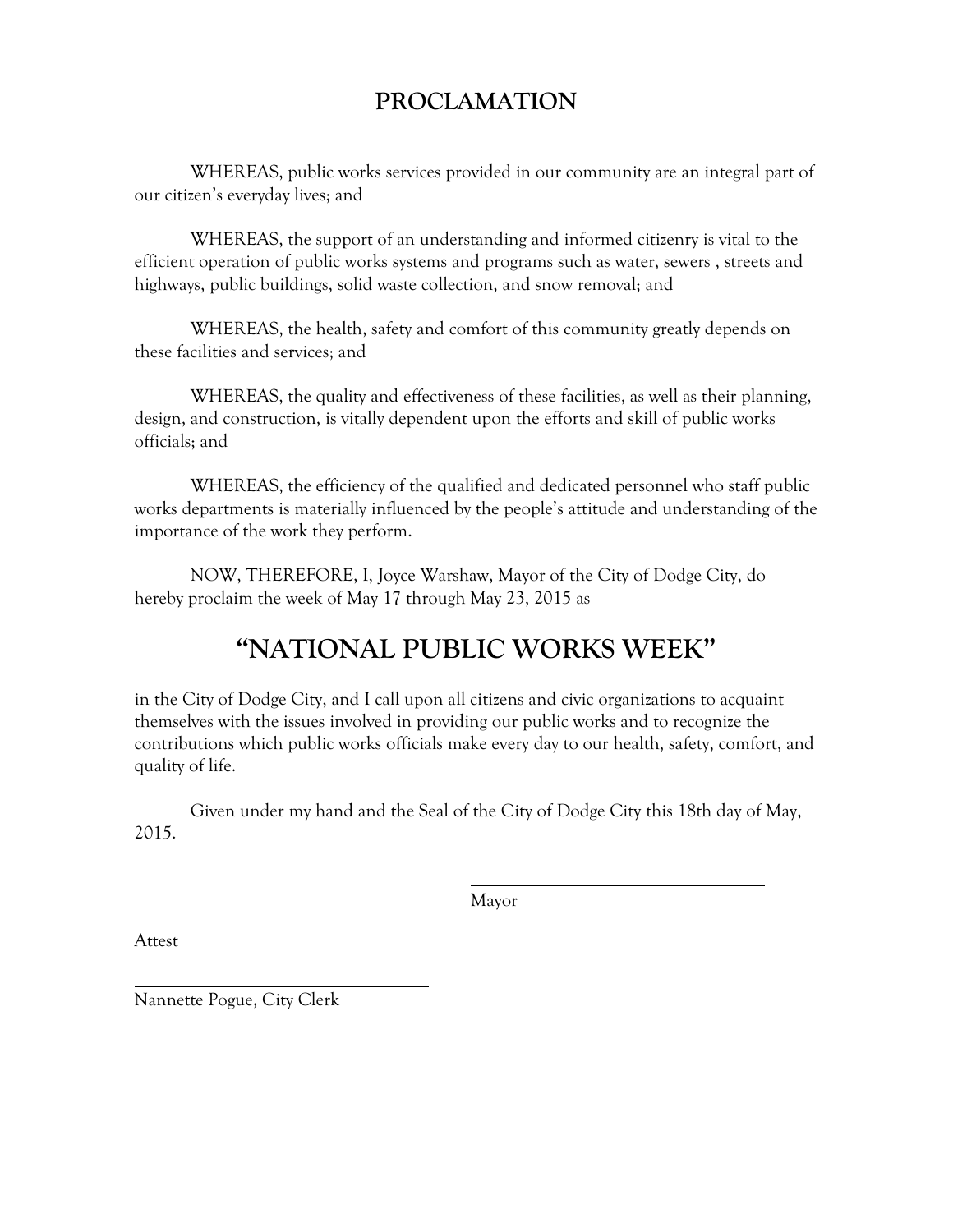# CITY COMMISSION Meeting MINUTES

City Hall Commission Chambers Monday, May 4, 2015 7:00 p.m. MEETING #5005

**CALL TO ORDER**

**ROLL CALL:** Mayor Joyce Warshaw, Commissioner Kent Smoll, Jan Scoggins, Rick Sowers and Brian Delzeit.

#### **PLEDGE OF ALLEGIANCE**

#### **PUBLIC HEARING**

Mayor Joyce Warshaw opened the Public Hearing Considering the Advisability of Creating a Community Improvement District. Nannette Pogue explained the project and that the notice of hearing was published in the Dodge City Daily Globe. Gary Turner Village Square Mall, wanted to thank the City staff for all of their work on the McDonalds development at the Village Square Mall property.

#### **PETITIONS & PROCLAMATIONS**

The Mayor proclaimed May as National Historic Preservation Month. Chelsea Dawson, Main Street Dodge City presented activities that will be held during the month.

The Mayor proclaimed May 9, as Amtrak Train Day. Melvin Salmans, volunteer at the train station since 2006 spoke regarding the proclamation. He has met numerous travelers in Dodge City over the past few years. He invited everyone to Train Day on Saturday, May 9 at the Santa Fe Depot. Melissa McCoy talked about Train Day and thanked the volunteers at the train station who makes it possible to be open.

#### **VISITORS (Limit of five minutes per individual and fifteen minutes per topic. Final action may be deferred until the next City Commission meeting unless an emergency situation does exist).**

Public Works Superintendent Corey Keller, gave report on CREW Recycling Report. Jane Longmeyer brought the Commission up to date on Keep America Beautiful and what is going on in the community related to this. Keep America Beautiful Dodge City received the Keep America Beautiful 2014 President's Circle Recognition Award. Jane thanked CREW/KAB staff for all of their assistance all year long.

Ray Griffin talked about the General Transportation. Starting Monday, his wife can't get picked up because the routes are changing. Kathy Denhardt said that they had met with Ford County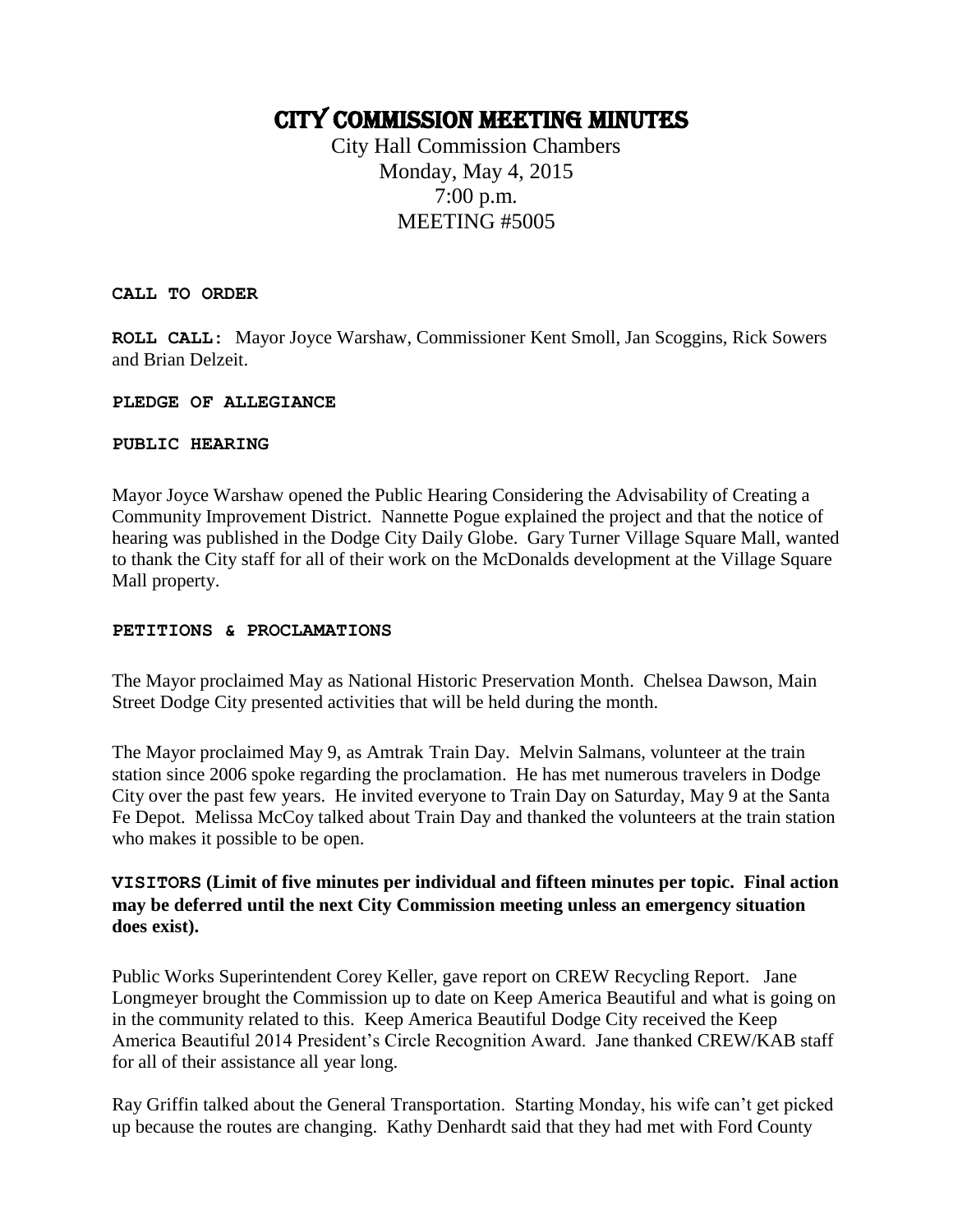this afternoon and Ford County is interested in talking more about Public Transportation outside the City Limits. Last year they had cut all funding for 2015.

Commissioner Jan Scoggins moved to add an item to the Consent Calendar; the authorization for the City Manager to extend the Letter of Intent with Eco Engineers related to the Biogas Recovery Project. Commissioner Rick Sowers seconded the motion. The motion passed unanimously.

#### **CONSENT CALENDAR**

- 1. Approval of Joint City/County Minutes, April 20, 2015;
- 2. Approval of City Commission Meeting Minutes, April 20, 2015;
- 3. Appropriation Ordinance No. 9, May 4, 2015;
- 4. Cereal Malt Beverage Applications: (a) Love's Country Store, 2505 E. Trail St.
- 5. Authorize the City Manager to extend the Letter of Intent with Eco Engineers related to the Biogas Recovery Project.

Commissioner Rick Sowers moved to approve the Consent Calendar as presented; Commissioner Kent Smoll seconded the motion. The motion carried unanimously.

#### **ORDINANCES & RESOLUTIONS**

**Resolution No. 2015-14:** A Resolution Encouraging Efforts to Maintain the Southwest Chief Passenger Service through the State of Colorado and Pledge Financial Participation to the La Junta Colorado Tiger VII Grant Application Match, was approved on a motion by Commissioner Brian Delzeit. The motion was seconded by Commissioner Jan Scoggins. The motion carried unanimously.

#### **UNFINISHED BUSINESS**

#### **NEW BUSINESS**

- 1. Commissioner Kent Smoll moved to approve the proposals from Building Solutions for the construction of pad sites and relocation of buildings and authorizing the expenditure of; not to exceed \$455,065 for the completion of the work. The motion was seconded by Commissioner Jan Scoggins. The motion carried unanimously.
- 2. Commissioner Rick Sowers moved to approve the Plat for properties from 1500-1900 East Wyatt Earp Boulevard contingent upon obtaining final signatures and including easements. The motion was seconded by Commissioner Kent Smoll. The motion carried unanimously.

Mayor Warshaw recused herself from the New Business item #3. Vice Mayor Rick Sowers presented the item.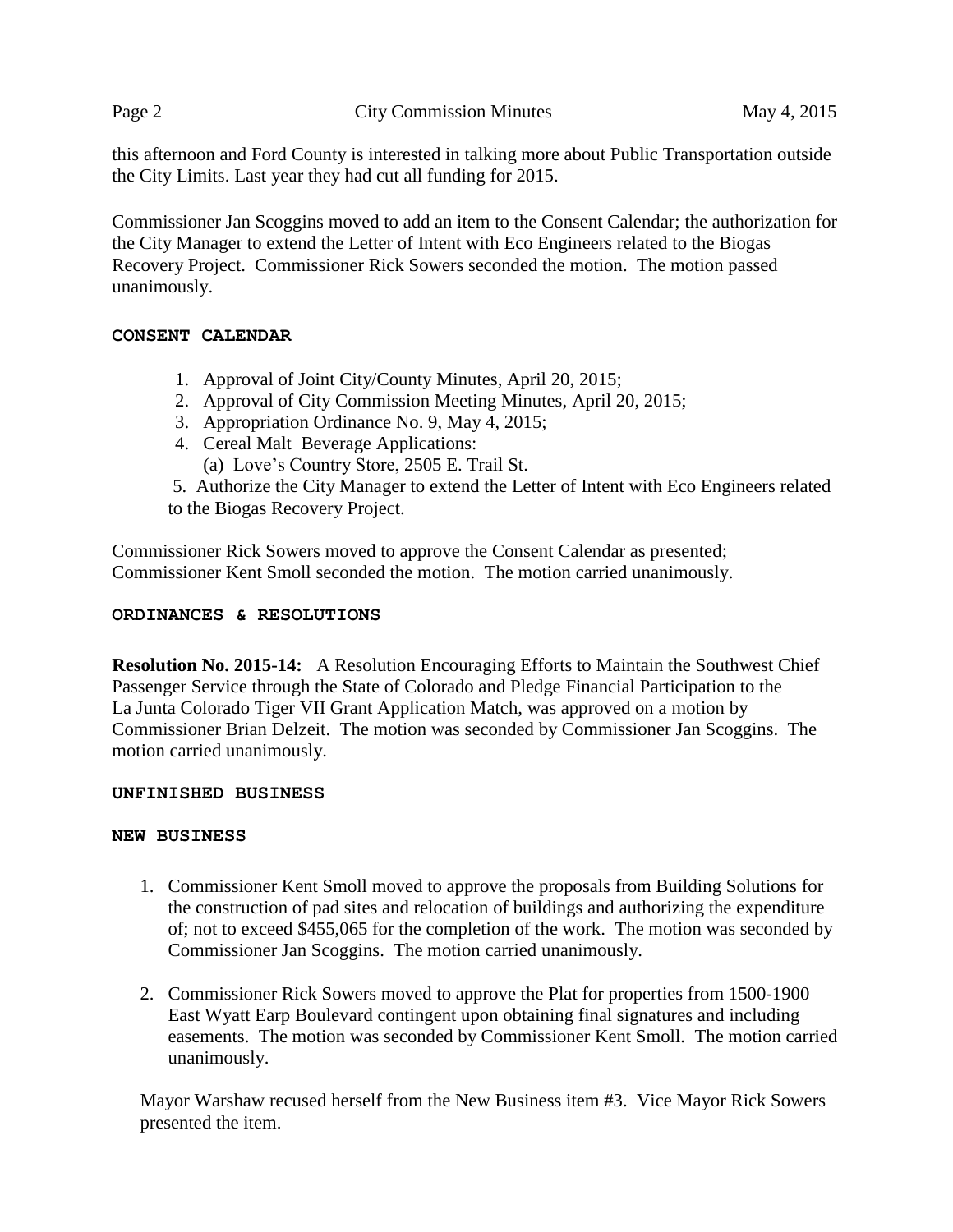3. Bill Hammond, representing USD 443, presented Resolution No. 20150413 of the Board of Education of Unified School District 443 asking for financial assistance from the City of Dodge City in an amount up to \$300,000 for life safety building improvements and repairs on the premises of the Dodge City Civic Center.

After some discussion, the Vice Mayor recommended to take it under advisement at this time and take a request to the CFAB.

#### **OTHER BUSINESS**

City Manager, Cherise Tieben:

- Next Joint Meeting that was scheduled for May 11 is cancelled;
- Two of Five Finalists for the Governor's Award of Excellence were from Dodge City, those two businesses are Victory Electric and ITC;
- With all of the Public Transportation changes, ask the citizens to be patient and see if there are any issues as the program progresses.

Commissioner, Jan Scoggins:

- Publicly thanked the volunteers at the depot.

Commissioner, Rick Sowers:

- For Star War fans May the forth be with you.

Commissioner Kent Smoll:

- Reported on the Sales Tax, which has increased 2.11% from the same period last year;
- The fireworks fund is due soon, so please send in donations.

Mayor, Joyce Warshaw

- Register to vote. The mail in vote for USD #443 will be coming up June 25;
- A 5 x 5 Art Event is being held at the Depot;
- The weather is nice, always look out for the children.

#### **ADJOURNMENT**

Commissioner Rick Sowers moved to adjourn the meeting. Commissioner Kent Smoll seconded the motion. The motion carried unanimously.

Mayor

\_\_\_\_\_\_\_\_\_\_\_\_\_\_\_\_\_\_\_\_\_\_\_\_\_\_\_\_\_\_\_\_

ATTEST:

Nannette Pogue, City Clerk

\_\_\_\_\_\_\_\_\_\_\_\_\_\_\_\_\_\_\_\_\_\_\_\_\_\_\_\_\_\_\_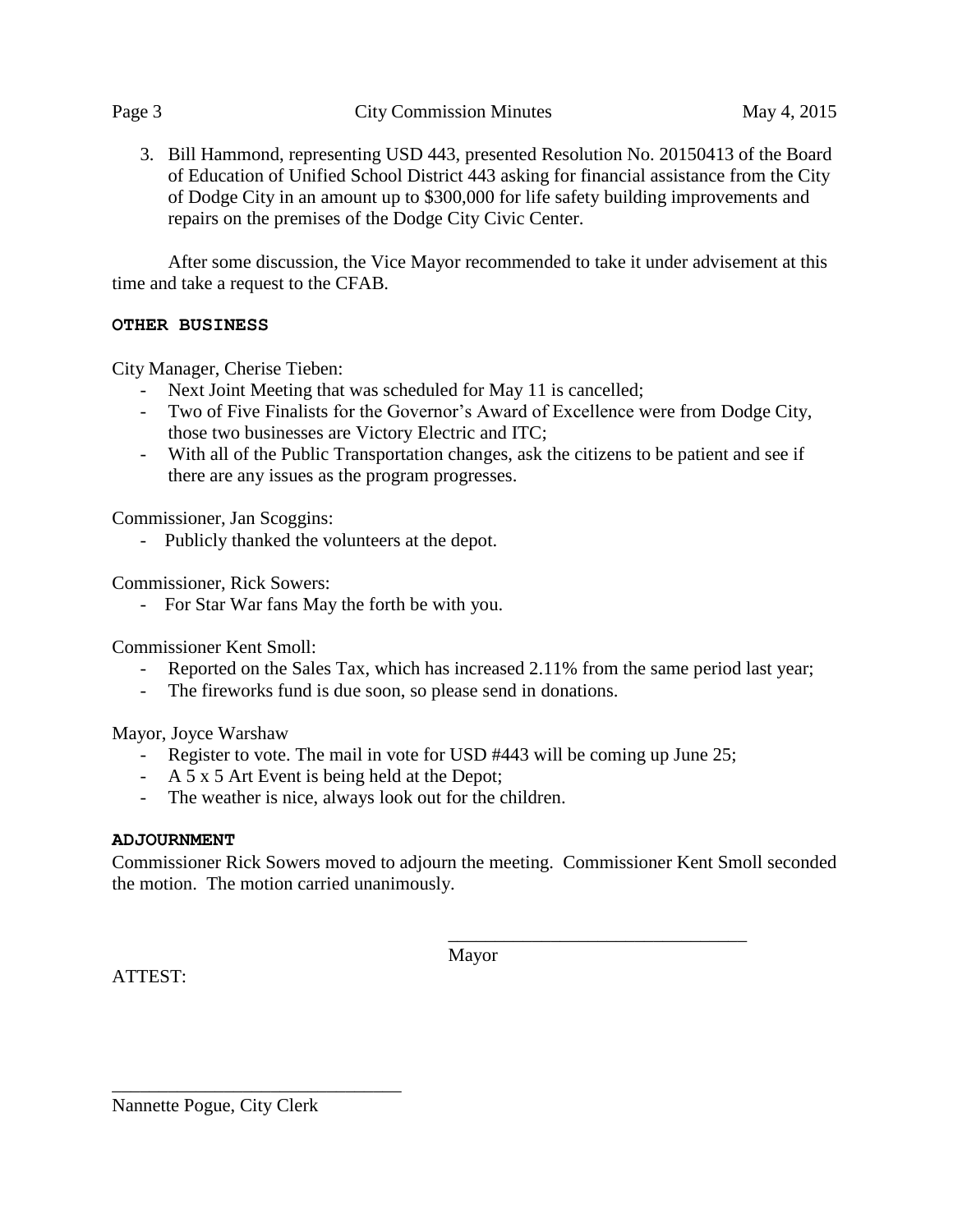#### City of Dodge City Phone: 620-225-8100 **City of Dodge City** 806 N. Second Ave. FAX: 620-225-8144 67801 www.dodgecity.org Memorandum  $To:$ City Manager **Assistant City Manager City Commissioners**

Date: Subject:

From:

Tanner Rutschman, Civil Engineer May 6, 2015 2014 Sidewalk Program ST 1306

Agenda Item: Consent Calendar

**Recommendation:** Approve change order No.1 14<sup>th</sup> Avenue Sidewalk

**Background:** 14<sup>th</sup> Avenue Sidewalk was approved by the Commission on September 2, 2014.

**Justification:** 4" Concrete Sidewalk— The overrun of 164 S.Y. of 4" concrete sidewalk. The reason for the overrun was due to the substitution of 4" concrete sidewalk in place of the sidewalk/curb combination.

4" Concrete Sidewalk/Curb Combination-The underrun of 234 S.Y. of 4" concrete sidewalk/curb combination. The reason for the underrun was due to substituting 4" concrete sidewalk in place of the sidewalk/curb combination bid item.

Contractor Furnished Fill — This is a new addition to bid items on the project. It will be paid as L.S. The reason for this addition to the bid items made the substitution of regular 4" concrete sidewalk for the sidewalk/curb combination possible.

**Financial Considerations:** Change Order No.1 represents no increase or decrease in contract price.

**Purpose/Mission:** One of the City's core values in Ongoing Improvements. With the construction of these improvements the City is preparing for the community's future and providing new possibilities for current and future citizens of our community.

**Legal Considerations: N/A** 

**Attachments: Change Order No.1**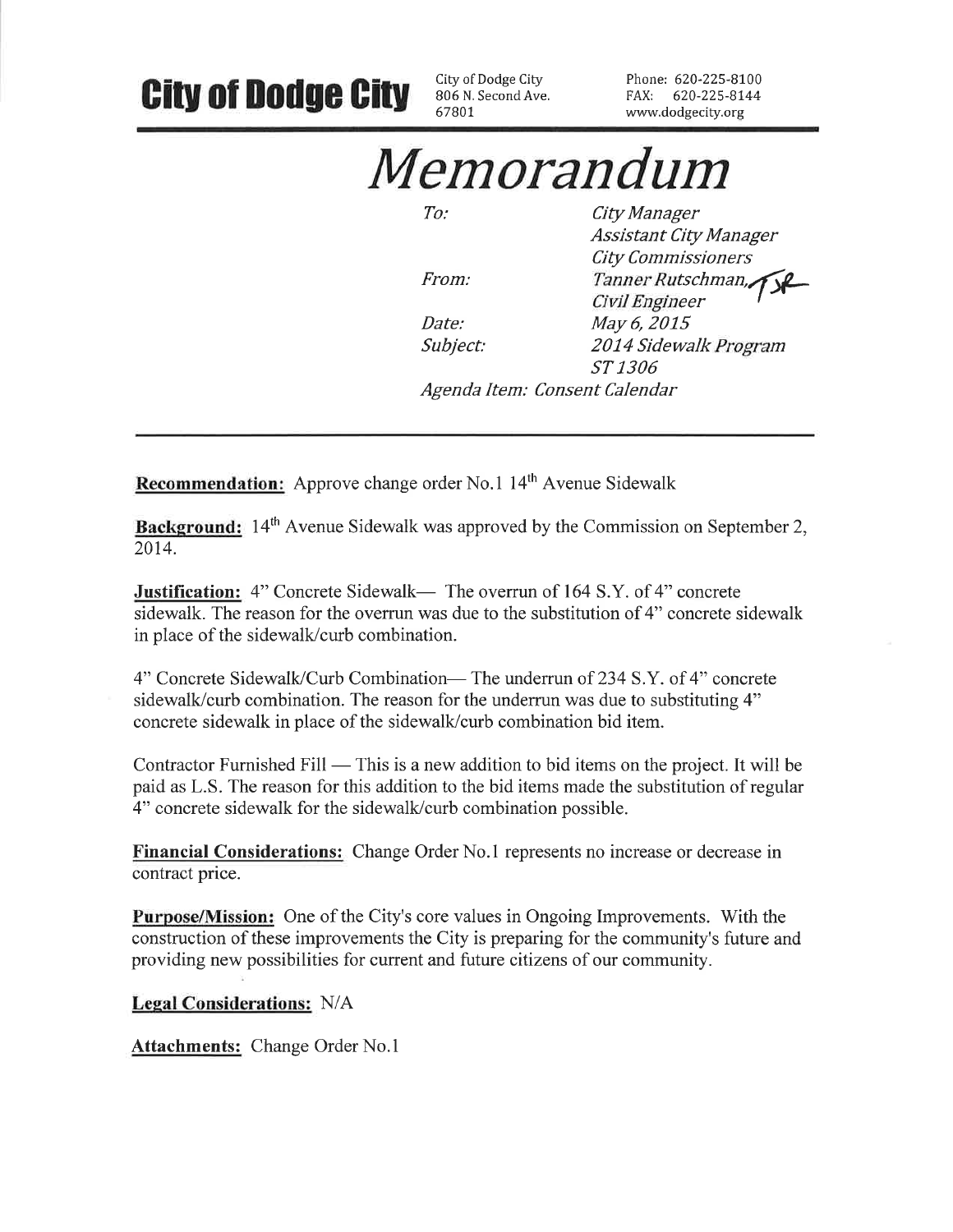|                                                                                                                          |                           |                                                            | CITY OF DODGE CITY          |                                                     |                                  |                                                                                                                                                                                                                 |                                                        |
|--------------------------------------------------------------------------------------------------------------------------|---------------------------|------------------------------------------------------------|-----------------------------|-----------------------------------------------------|----------------------------------|-----------------------------------------------------------------------------------------------------------------------------------------------------------------------------------------------------------------|--------------------------------------------------------|
| CONTRACT FOR: 2014 Sidewalk Program                                                                                      |                           |                                                            | Change Order                |                                                     |                                  | PROJECT NUMBER:                                                                                                                                                                                                 | ST 1306                                                |
| CONTRACTOR: JAG Construction Company                                                                                     |                           |                                                            |                             |                                                     |                                  | REQUEST NUMBER:                                                                                                                                                                                                 | $\overline{\phantom{0}}$                               |
| <b>DESCRIPTION</b><br>ITEM                                                                                               | <b>SINT</b>               | CONTRACT<br>PREVIOUS<br>QUANTITY<br>$\frac{\alpha}{\beta}$ | <b>ADJUSTED</b><br>QUANTITY | <b>AMOUNT OF</b><br>UNDERRUN<br>OVERRUN<br>$\infty$ | CONTRACT<br>PRICE<br><b>UNIT</b> | PRICE<br>NEW<br><b>TINIT</b>                                                                                                                                                                                    | AMOUNT OF<br>CHANGE<br><b>DOLLAR</b>                   |
| 4" Concrete Sidewalk/Curb Combination<br>4" Concrete Sidewalk                                                            | $rac{X}{\frac{S}{S}}$     | 615<br>260                                                 | 779<br>26                   | 164<br>$-234$                                       | \$26.00<br>\$29.50               |                                                                                                                                                                                                                 | (6, 903, 00)<br>4,264.00<br>$\omega$ $\omega$ $\omega$ |
| RECOMMEDED FOR APPROVAL:<br>Director of Engineering Services<br>Contractor Furnished Fill<br>Price<br>Ray Slattery, P.E. | $\overline{\frac{8}{15}}$ | $\circ$                                                    | ۳                           |                                                     |                                  | This is to affirm that I have inspected<br>and hereby agree to the quantities, unit<br>this change in plans and construction<br>prices, and amounts shown above.<br><b>NET DECREASE</b><br>2,639.00<br>$\theta$ | 2,639.00<br>မာ                                         |
|                                                                                                                          |                           |                                                            |                             |                                                     |                                  | Contractor: JAG Construction Company                                                                                                                                                                            |                                                        |
| Ī<br>ä<br>LT THE<br>j                                                                                                    |                           |                                                            |                             |                                                     | ă                                |                                                                                                                                                                                                                 |                                                        |

Nannette Pogue, City Clerk

Mayor or City Manager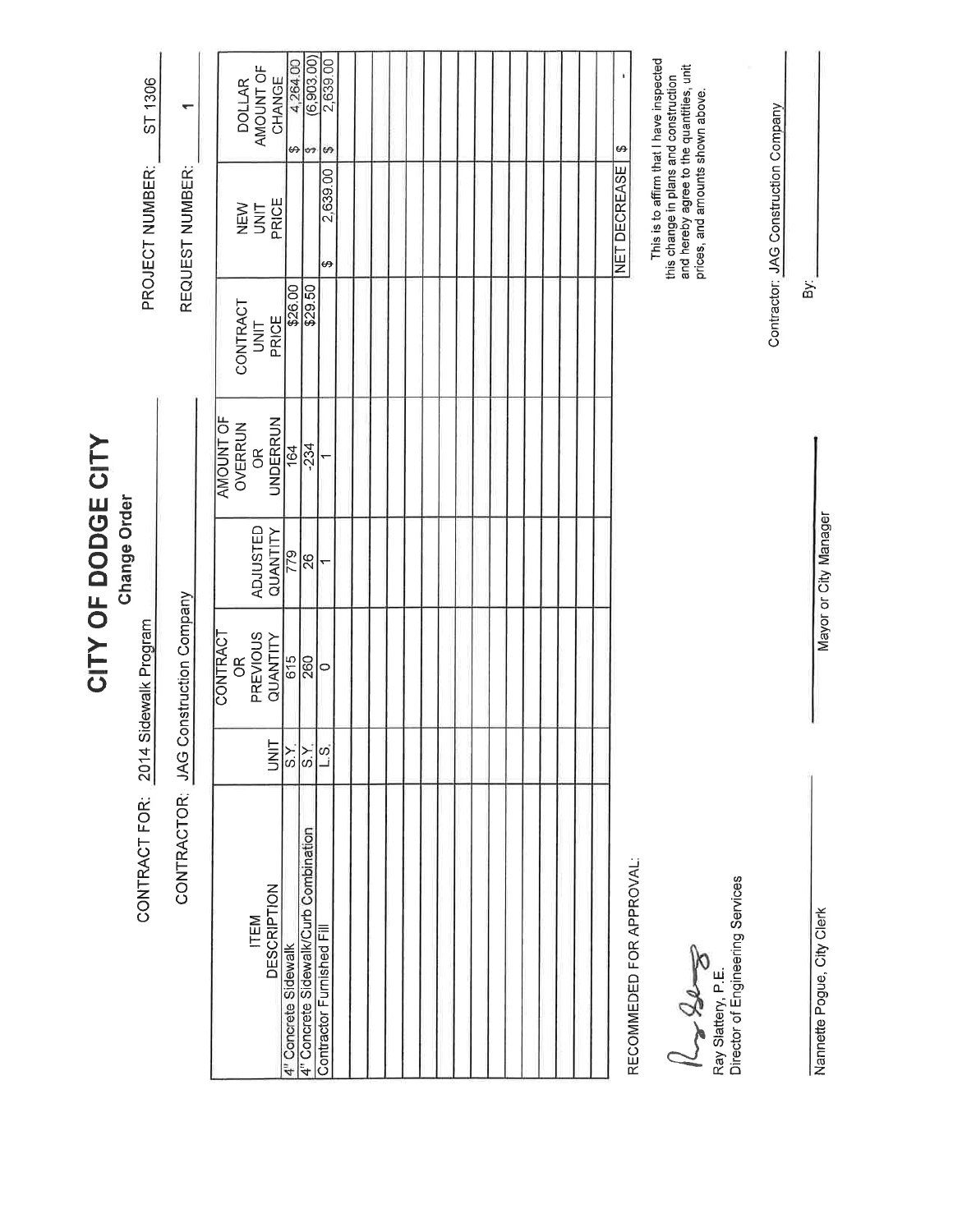City of Dodge City 806 N. Second Ave. 67801

Phone: 620-225-8100 FAX: 620-225-8144 www.dodgecity.org

# Memorandum

**City Commissioners**  $To:$ City Manager Corey Keller From: May 13, 2015 Date: **Resolution 2015-15** Subject: Ordinances & Agenda Item: **Resolutions** 

**Recommendation:** Staff recommends approval of Resolution 2015-15

Background: Every five years FEMA asks that each Region within the State review and update their Hazard Mitigation Plan. This past year Region D made up of Clark, Finney, Ford, Gray, Haskell, Hodgeman, Lane, Meade and Seward County met several to review and update our regions mitigation plan. Staff attended all meetings and made recommendations throughout the review and update process.

**Justification:** One of the conditions FEMA requires to qualify for disaster funding is that the City adopt the Mitigation Plan. This Resolution will replace Resolution 2011-31 which was adopted in December of 2011.

**Financial Considerations: None** 

**Legal Considerations:** None

Attachments: Letter from Ed Elam. Letter from FEMA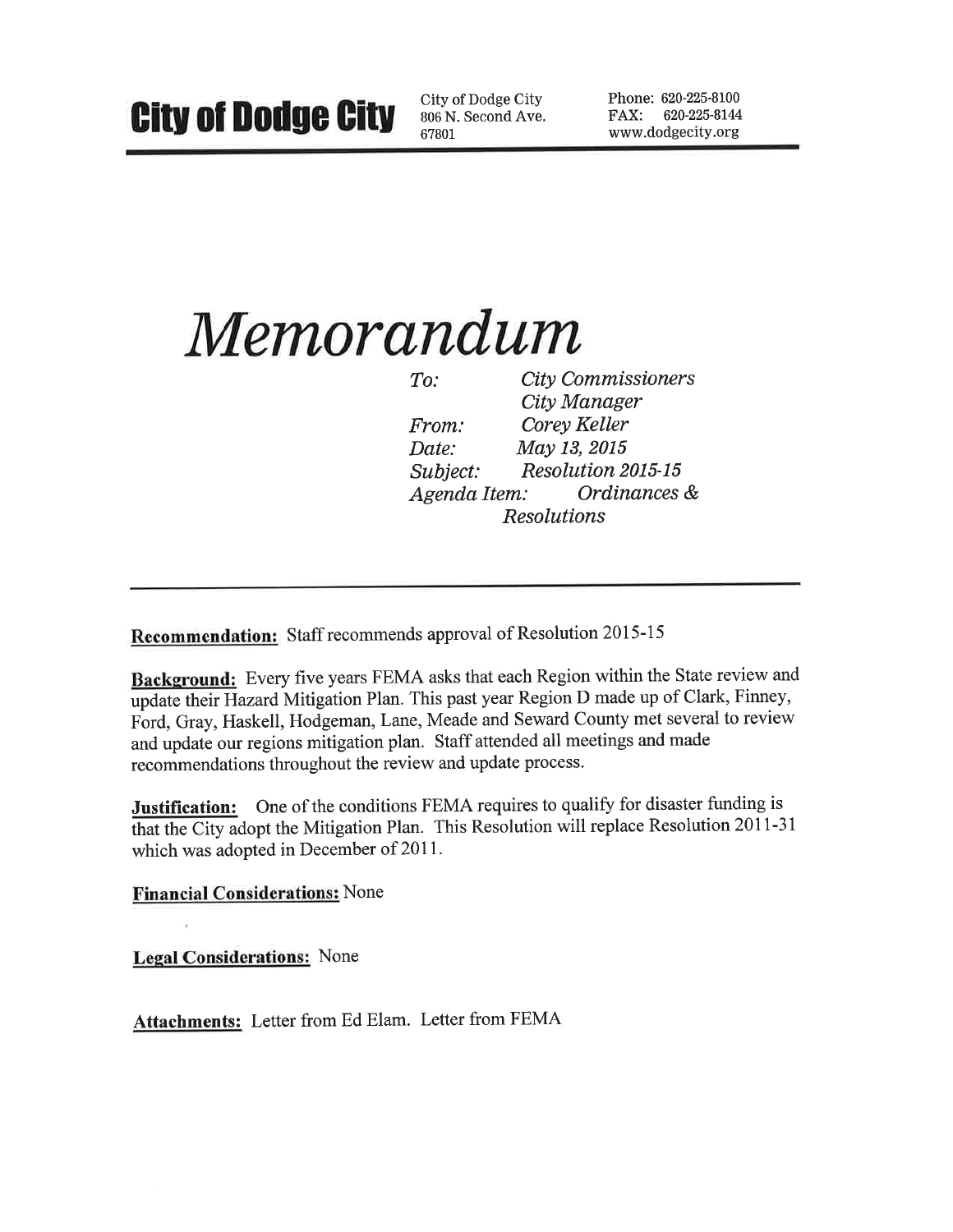#### **RESOLUTION NO. 2015-15**

#### A RESOLUTION ADOPTING THE SOUTH-SOUTHWEST KANSAS (REGION D) MULTI-HAZARD, MULTI-JURISDICTIONAL HAZARD MITIGATION PLAN

Whereas, the City of Dodge City recognizes the threat that natural hazards pose to people and property within our community; and

Whereas, undertaking hazard mitigation actions will reduce the potential for harm to people and property from future hazard occurrences; and

Whereas, the U.S. Congress passed the Disaster Mitigation Act of 2000 ("Disaster Mitigation Act") emphasizing the need for pre-disaster mitigation of potential hazards;

Whereas, the Disaster Mitigation Act made available hazard mitigation grants to state and local governments; and

Whereas, an adopted Multi-Hazard Mitigation Plan is required as a condition of future funding for mitigation projects under multiple Federal Emergency Management Agency (FEMA) pre- and post-disaster mitigation grant programs; and

Whereas, the City of Dodge City fully participated in the FEMA prescribed mitigation planning process to prepare this Multi-Hazard Mitigation Plan; and

Whereas, the Kansas Division of Emergency Management and FEMA Region VII officials have reviewed the South-Southwest Kansas (Region D) Multi-Hazard, Multi-Jurisdictional Hazard Mitigation Plan, and approved it contingent upon this official adoption of the participating governing body; and

Whereas, the City of Dodge City desires to comply with the requirements of the Disaster Mitigation Act and to augment its emergency planning efforts by formally adopting the South-Southwest Kansas (Region D) Multi-Hazard, Multi-Jurisdictional Hazard Mitigation Plan; and

Whereas, adoption by the governing body for the City of Dodge City demonstrates the jurisdictions' commitment to fulfilling the mitigation goals and objectives outlined in this plan, and

Whereas, adoption of this legitimizes the plan and authorizes responsible agencies to carry out their responsibilities under the plan.

#### NOW, THEREFORE, BE IT RESOLVED BY THE BOARD OF COUNTY COMMISSIONERS OF FORD COUNTY, KANSAS, AS FOLLOWS:

the City of Dodge City adopts the South-Southwest Kansas (Region D) Section 1. Multi-Hazard, Multi-Jurisdictional Hazard Mitigation Plan as an official plan; and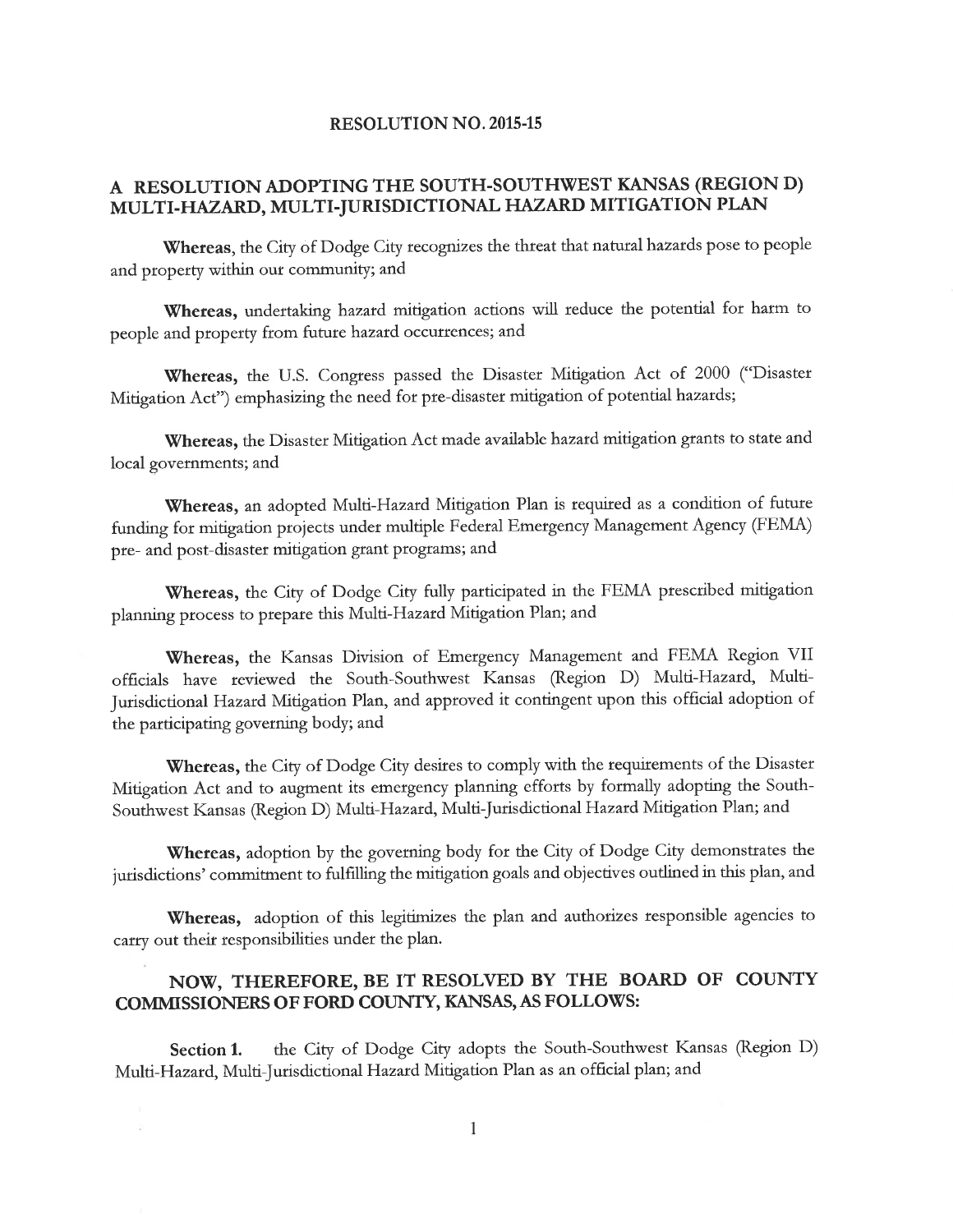Section 2. the City of Dodge City will submit this Adoption Resolution to the Kansas Division of Emergency Management and FEMA Region VII officials to enable the plan's final approval.

ADOPTED this 18th day of May, 2015.

City Of Dodge City

Joyce Warshaw, Mayor

ATTEST:

Nannette Pogue, City Clerk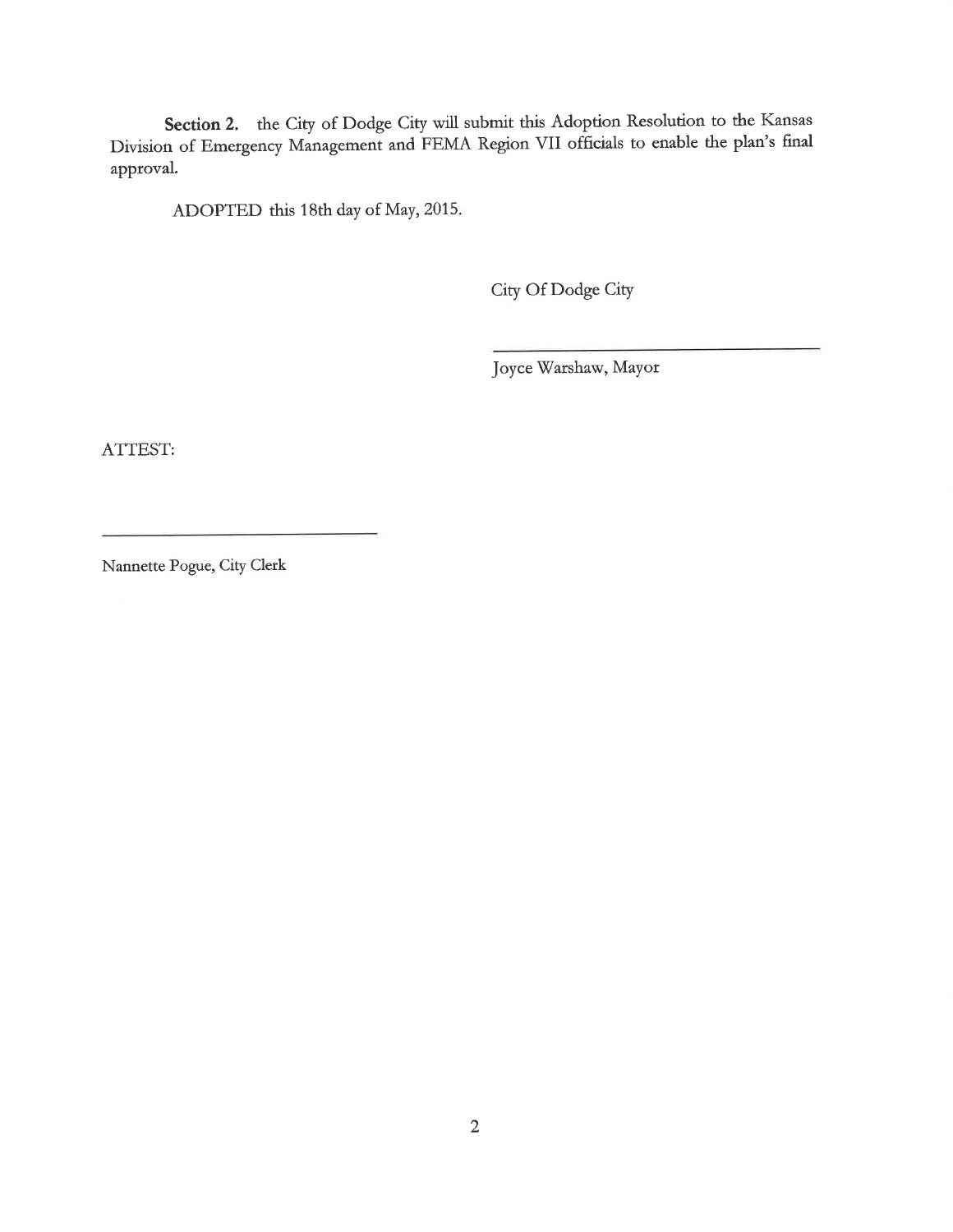

a pfa

Edward W. Elam, County Administrator 100 Gunsmoke Dodge City, Kansas 67801 620-227-4670

May 5, 2015

City of Dodge City Manager % Cherise Tieben P.O. Box 880 Dodge City, KS 67547

RE: Resolution - Region D Mitigation Plan

Dear Mrs. Tieben:

We have completed the Region D Mitigation Plan and it has been approved pending adoption by FEMA. I have attached the APA letter for your information.

One of the conditions for your organization to qualify for disaster funding is that your board has to sign a resolution adopting the South-Southwest Kansas (Region D) Multi-Hazard, Multi-Jurisdictional Hazard Mitigation Plan as an official plan.

I have attached an example of the resolution. Please modify it to meet your requirements and return the fully executed original to my office so I can submit it to the Kansas Division of Emergency Management. The mailing address is listed above.

If you have any questions or would like me to attend your board meeting to explain this, please do not hesitate to contact me at  $(620)$  227-4670.

Sincerely,

That his for

Edward W. Elam County Administrator

 $EWE/sb$ Enclosure

> The Mission of Ford County Government is to build on our heritage, prepare for the future, and provide quality services to our citizens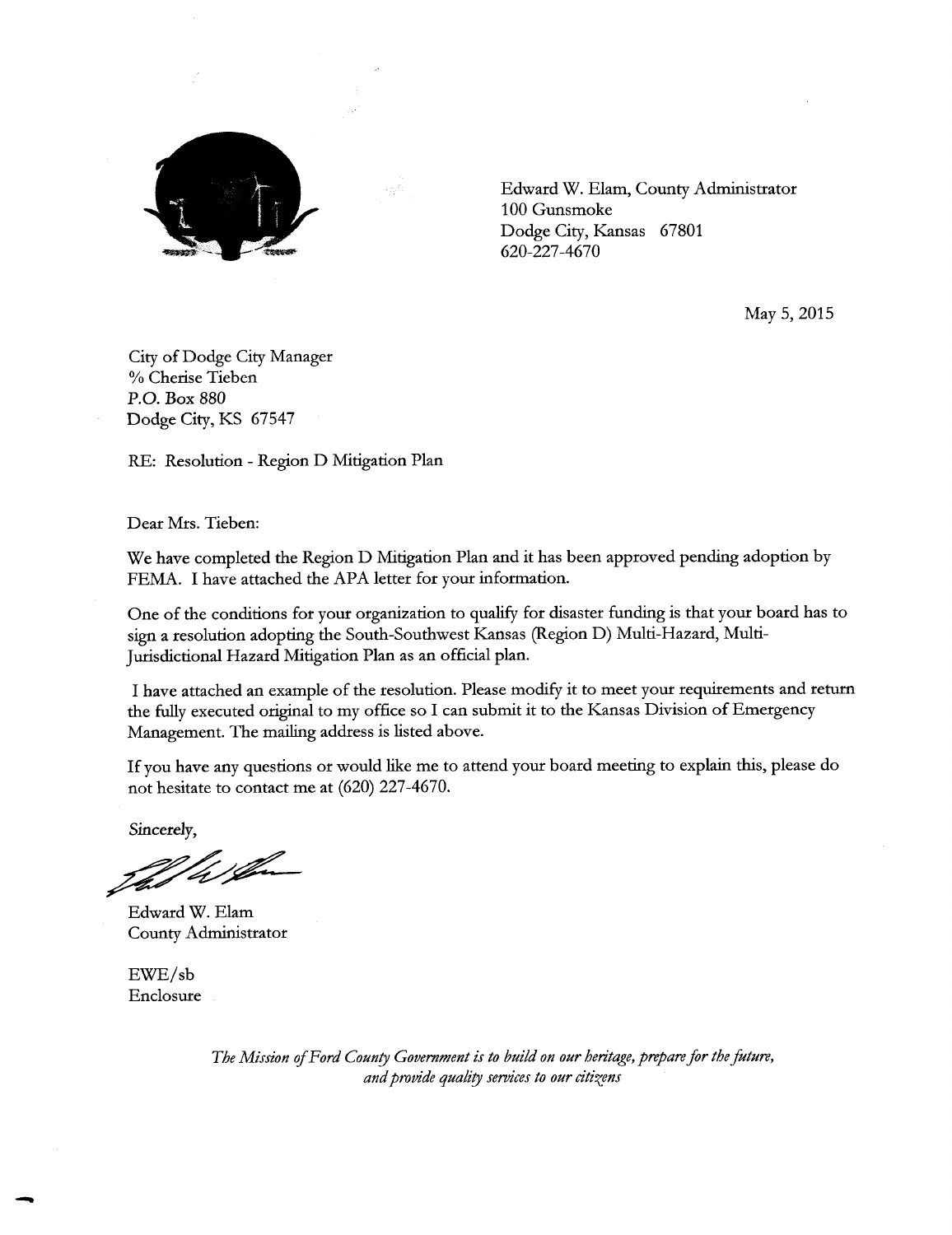

May 5, 2015

Angee Morgan, Deputy Director Kansas Division of Emergency Management 2800 S.W. Topeka Boulevard Topeka, Kansas 66611-1287

#### Subject: Review of the Region D, Kansas Hazard Mitigation Plan

Dear Ms. Morgan:

The purpose of this letter is to provide the status of the above referenced Local Hazard Mitigation Plan, pursuant to the requirements of 44 CFR Part 201 - Mitigation Planning and the Local Multi-Hazard Mitigation Planning Guidance. The Local Hazard Mitigation Plan Review Tool documents the Region's review and compliance with all required elements of 44 CFR Part 201.6, as well as identifies the jurisdictions participating in the planning process. FEMA's approval will be for a period of five years effective starting the date of receipt of adoption documentation.

Formal adoption documentation must be submitted to the Regional office within one calendar year of the date of this letter, or the plan will need to be updated and resubmitted for review. Prior to the expiration of the plan the community will be required to review and revise their plan to reflect changes in development, progress in local mitigation efforts, and changes in priorities, and resubmit it for approval in order to continue to be eligible for mitigation project grant funding.

| <b>Fores!</b><br><b>Jurisdiction</b> | <b>Date</b><br><b>Submitted</b> | Date<br><b>Completed</b> | Date of<br>Plan<br><b>Adoption</b> | Date of<br>Plan<br><b>Expiration</b> | <b>Review Status</b>                                            |
|--------------------------------------|---------------------------------|--------------------------|------------------------------------|--------------------------------------|-----------------------------------------------------------------|
| Region D                             | April 30, 2015                  | May 1, 2015              |                                    |                                      | Approved pending<br>FEMA's receipt of<br>adoption documentation |

If you have any questions or concerns, please contact Joe Chandler, Planning Team Lead, at (816) 283-7071.

Sincerely,

fickard of Thomas

for Michael R. Scott, Director **Mitigation Division**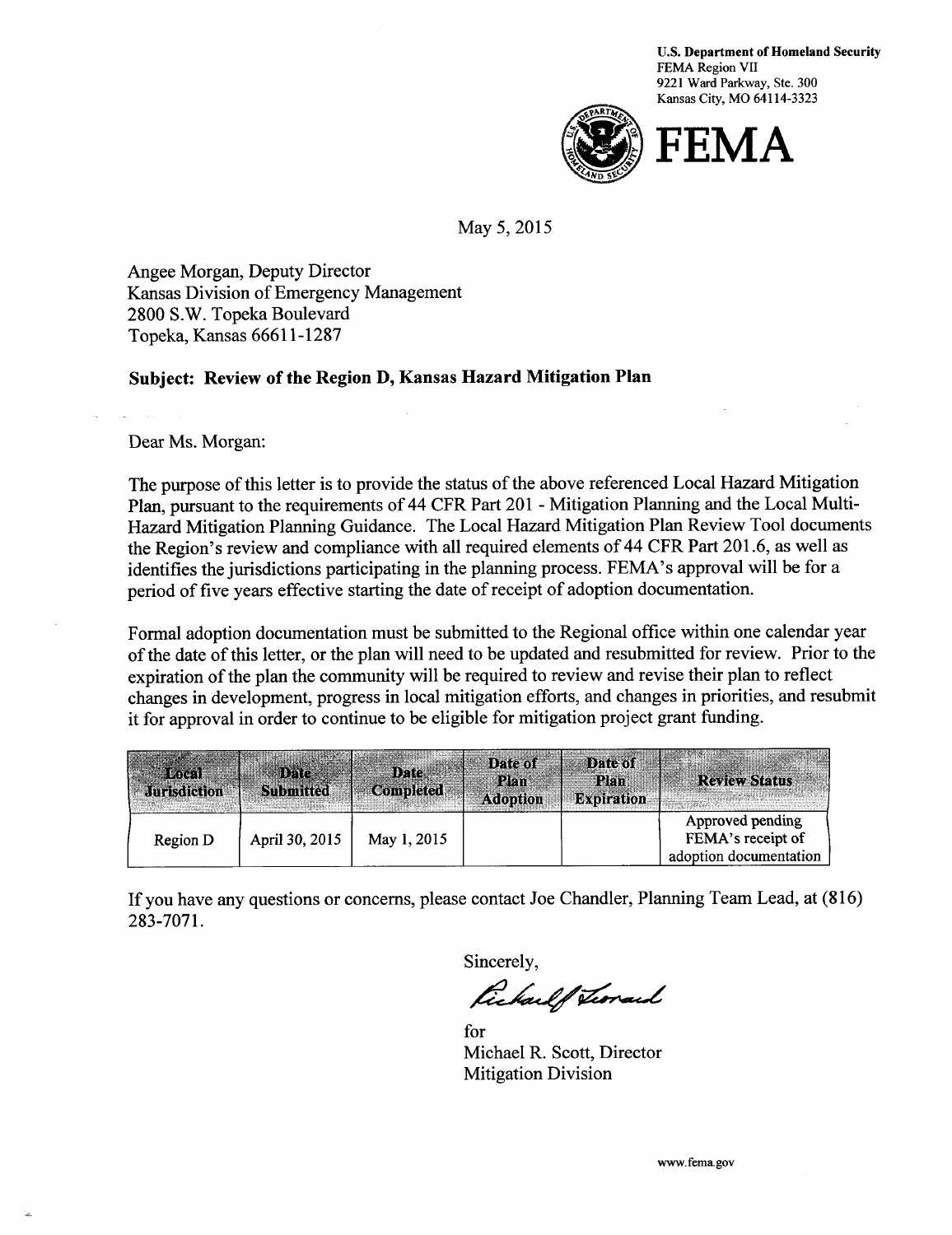806 N. Second Ave. 67801

Phone: 620-225-8100 FAX: 620-225-8144 www.dodgecity.org

# *Memorandum*

| To:      | Cherise Tieben, City Manager                |
|----------|---------------------------------------------|
| From:    | Nannette Pogue, Finance Director/City Clerk |
| Date:    | May 14, 2015                                |
| Subject: | <b>Economic Development Resolutions</b>     |
|          | Agenda Item: Resolutions                    |

**Recommendation:** I recommend approval of Resolution Nos. 2015-16, 2015-17 and 2015-18.

**\_\_\_\_\_\_\_\_\_\_\_\_\_\_\_\_\_\_\_\_\_\_\_\_\_\_\_\_\_\_\_\_\_\_\_\_\_\_\_\_\_\_\_**

**Background:** The City of Dodge City as authorized by the State of Kansas has several Economic Development incentives in place. For many years, we have had an Industrial Revenue Bond Policy and a Tax Exemption Policy. We have several businesses inquire about the incentives and several businesses use them. Generally, they first go to the Economic Development Corporation to get the information. The Tax Exemption and Industrial Revenue Bond policies were both adopted in the late 1990's. Since several businesses have asked recently about the Community Improvement District (CID) sales tax, we thought it important to adopt a policy for the Community Improvement District Incentive. At the same time, we decided to update the Tax Exemption Policy and the Industrial Revenue Bond Policy.

Resolution No. 2015-16 is a Resolution establishing an Industrial Revenue Bond Policy for the City of Dodge City. This policy has not changed much from its original adoption.

Resolution No. 2015-17 is a Resolution adopting a policy for the granting of exemptions from Ad Valorem Taxation for economic development purposes and repealing previous policies related thereto. This policy has not changed much from its original adoption.

Resolution No. 2015-18 is a Resolution Establishing a Policy of the City of Dodge City, Kansas, relating to Community Improvement Districts. This is a new policy.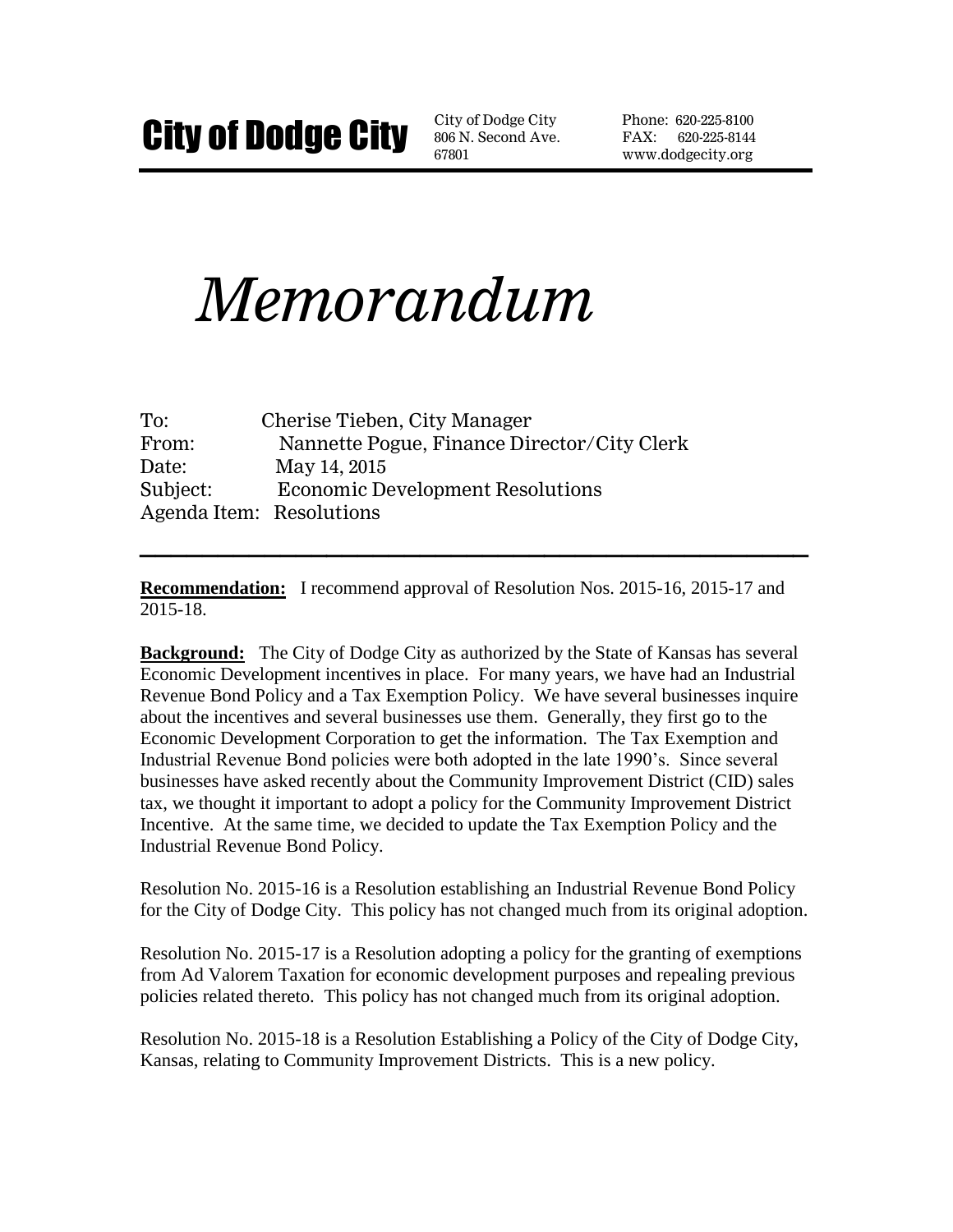**Justification:** Establishing policies as it relates to Economic Incentives that the City offers per State Statute.

#### **Financial Considerations:** None

**Purpose/Mission:** On-going Improvement. Together we value progress, growth and new possibilities by providing and preparing for the community's future.

**Legal Considerations:** All policies are according to State Statutes

Attachments: Summary of City of Dodge City Economic Incentive Programs and Resolution Nos. 2015-16, 2015-17 and 2015-18.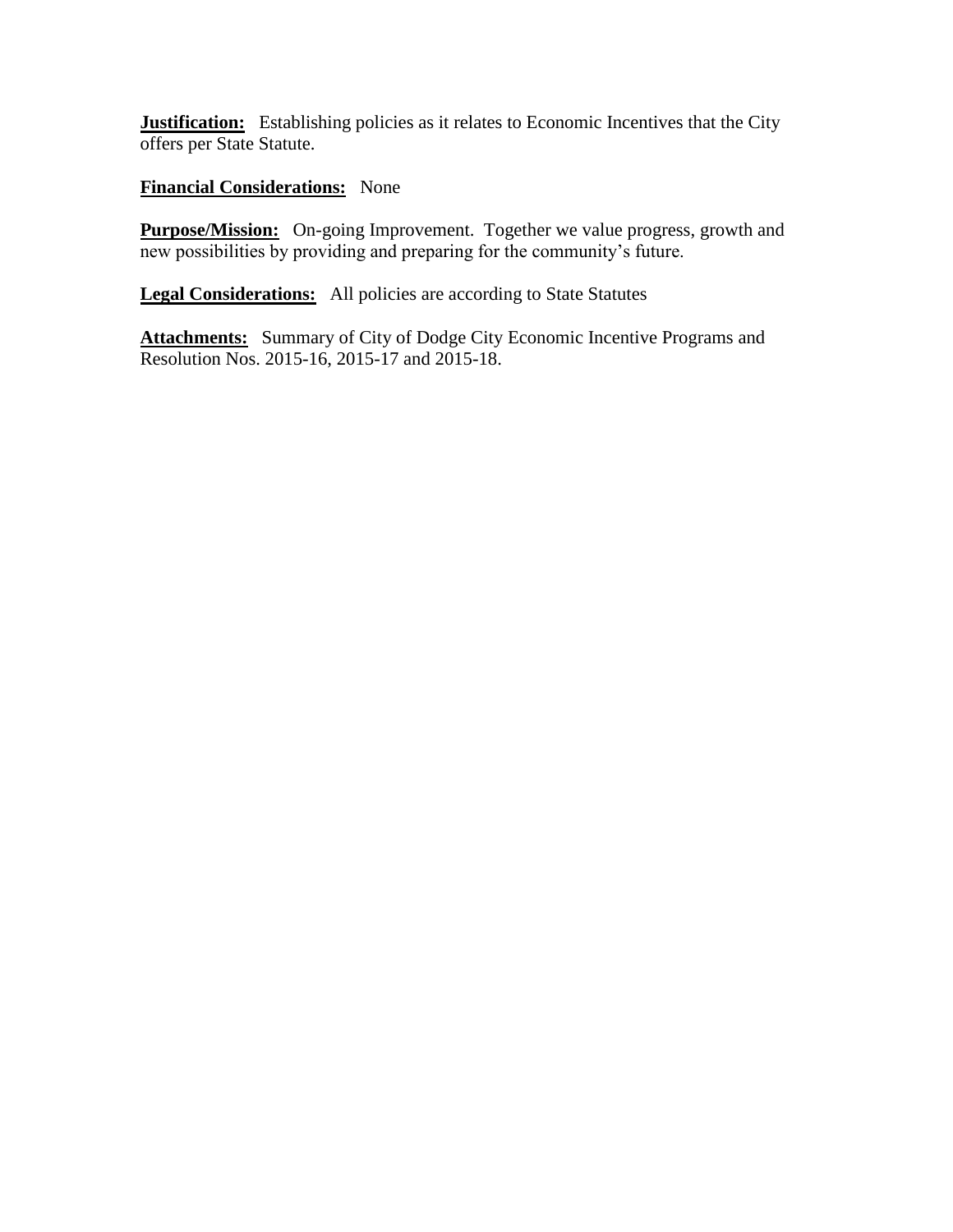#### CITY OF DODGE CITY ECONOMIC INCENTIVE PROGRAMS

The City of Dodge City has a number of economic development programs available to eligible businesses and/or property owners. Many of the programs offer specific incentives and funding. Some of the incentives are available only in specific areas, while others are available throughout the City.

**Industrial Revenue Bonds and Property Tax Abatements** – Industrial Revenue Bonds may be issued and/or property tax abatement given pursuant to K.S.A. 12-1740 et seq. and 79-201a. The City of Dodge City may provide a 50% (average over 10 years) tax abatement to new and existing businesses on real property investments if the project meets certain criteria pursuant to Section 13 or Article 11 of the Kansas Constitution

**Benefit Districts** – are a financing and development tool whereby cities can issue general obligation bonds for construction of public improvements and assess the cost to properties that benefit (Special Assessments)

**Community Improvement District (CID)** allows a commercial property owner to petition the City to levy special assessments or impose up to an additional 2% sales tax within a CID to fund eligible project costs.

**Transportation Development District (TDD**) is a special taxing district whereby a petitioner of 100% of the landowners in an area request either the levy of special assessments or the imposition of a sales tax of up to 1% on goods and services sold within a given area

**Sales Tax Revenue Bonds (STAR**) provide Kansas municipalities the opportunity to issue bonds to finance the development of major commercial entertainment and tourism areas and use City and State sales tax revenue generated by the development to pay off the bonds

**Tax Increment Finance (TIF)** is a development tool which allows cities to pay a portion of redevelopment costs for new development which is located in the state Enterprise Zone, in a Blighted Area, or a Conservation Area.

**Neighborhood Revitalization Program (NRP)** was established to encourage reinvestment in the City's Original Town.

**Rural Housing Incentive Program (RHID)** was established to offer infrastructure incentives in qualified and approved residential areas.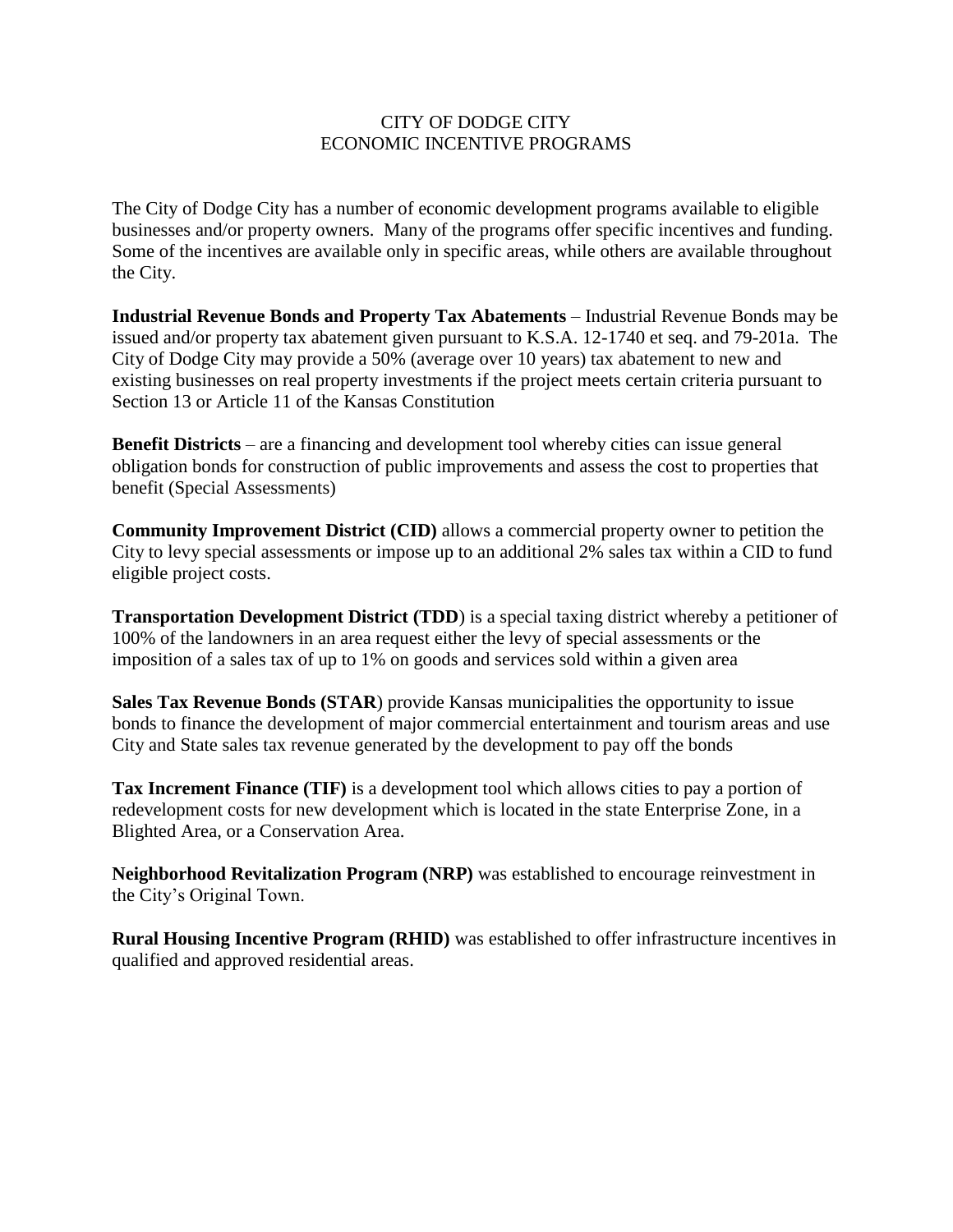#### RESOLUTION NO. 2015-16

#### A RESOLUTION ESTABLISHING AN INDUSTRIAL REVENUE BOND POLICY FOR THE CITY OF DODGE CITY.

WHEREAS, the City of Dodge City is committed to encouraging economic development of the City and Ford County by promoting the expansion and improvement of existing businesses and by encouraging new business enterprises to locate facilities in the Dodge City area.

WHEREAS, The City of Dodge City recognizes that Industrial Revenue Bonds are available as a tool for economic development as authorized by the State of Kansas for the purpose of financing appropriate economic and industrial facilities;

#### IT IS THEREFORE, RESOLVED THE FOLLOWING WILL BE THE CITY'S POLICY ON INDUSTRIAL REVENUE BONDS AS A FINANCIAL TOOL FOR ECONOMIC DEVELOPMENT IN DODGE CITY.

#### Section 1. Authority

Under K.S.A. 12-1740 et seq. the City is authorized to issue industrial revenue bonds to promote and advance the physical and mental health, industrial, commercial, agricultural, natural resources and recreational development in the state and to encourage and assist in the location of new businesses and industry in the state and the expansion, relocation or retention of existing business, industry and health development. The proceeds of industrial revenue bonds issued under Kansas law may be used to pay all or part of the costs of purchasing, acquiring, constructing, reconstructing, improving, equipping, furnishing, repairing, enlarging or remodeling facilities for such purposes. Such revenue bonds and the interest thereon are exempt from all Kansas taxes. In addition, the interest on such bonds may also be excludable from gross income for purposes of federal income taxation, subject to the various exceptions and limitations imposed by the Internal Revenue Code.

#### Section 2. Type

The City Commission generally will approve requests to issue industrial revenue bonds for economic development purposes as permitted by Kansas law. The Commission desires to promote businesses which will give growth and diversification of the community's economic base. Basic economic or employment generators and no-basic support-type industry, which are necessary to protect or preserve the public well-being will be considered. The Commission will carefully consider proposals that could possibly affect existing businesses within the local market structure. Industrial Revenue Bonds shall not be issued if they would grant an unfair advantage to one firm over other local firms.

#### Section 3. Exemption of Ad Valorem Taxes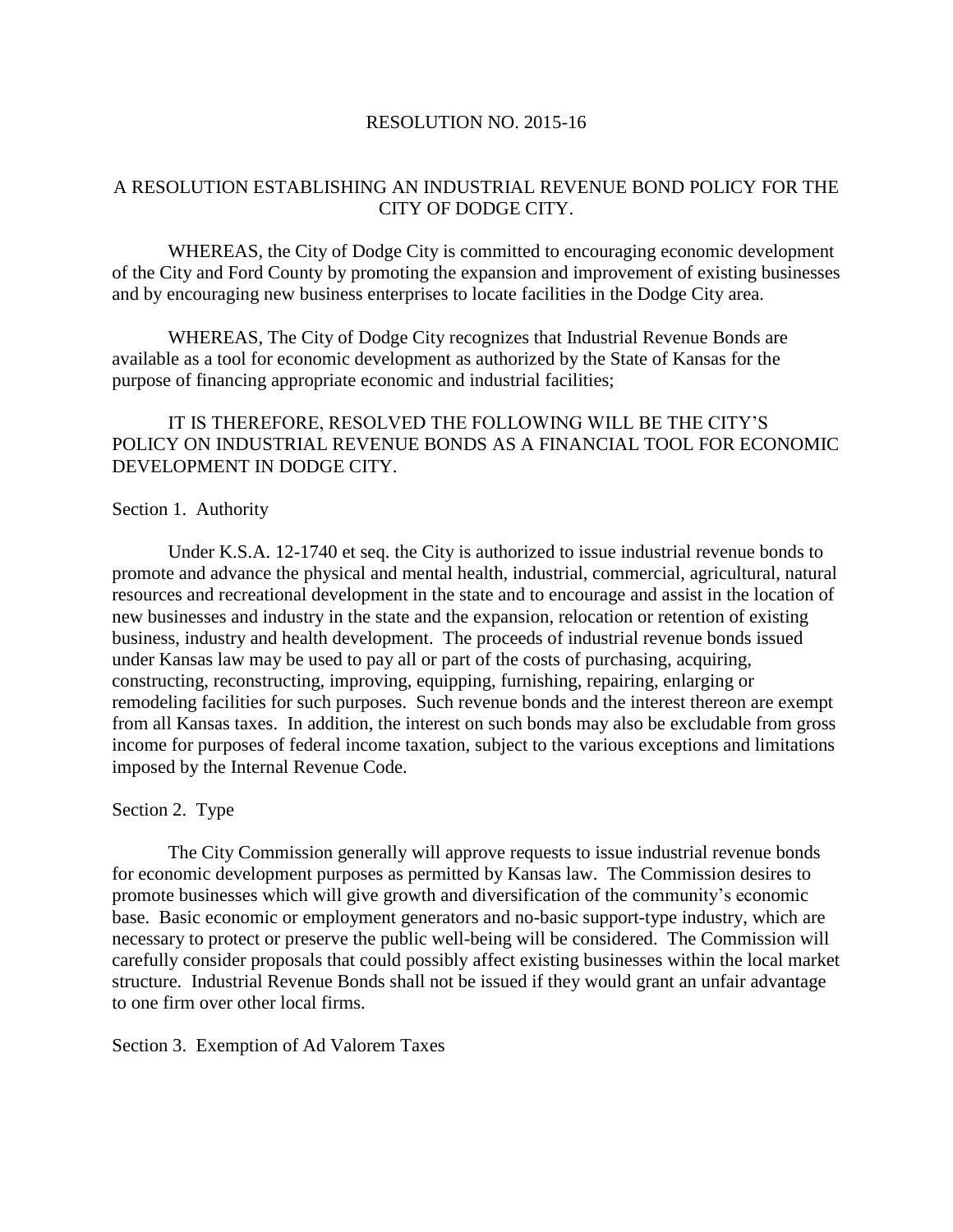In connection with the issuance of industrial revenue bonds under Kansas law, the City also is authorized to grant exemption of ad valorem taxes with respect to property acquired from the proceeds of such revenue bonds. Such exemption is limited to a period of 10 calendar years commencing in the year subsequent to the year in which the bonds are issued. The City, however, is not required to approve any such tax exemptions. If the applicant intends to request the exemption of all or some portion of the ad valorem taxes with respect to property acquired from bond proceeds.

As a general rule, the City will approve requests for ad valorem tax exemption only in connection with those projects which promise substantial expansion of employment opportunities and some other unusual economic benefit to the City. As a matter of policy, grants of ad valorem tax exemption will reflect the anticipated economic benefits to be realized as a result of a particular project.

In addition the applicant may be required to enter into an agreement to make payments in lieu of taxes in such amounts as may be approved by the City Commission.

Generally, the tax exemption will not exceed 50% over the 10 year period, with the preferred method being a declining schedule with 100% the first year and declining 10% each year thereafter.

#### Section 4. Procedures

- 1. Requests for approval to issue industrial revenue bonds by the City of Dodge City shall be submitted through a completed application (attached as Exhibit A) to the Economic Development Department. This application shall be accompanied by a fee of \$1,000.
- 2. The Economic Development Department will complete a Cost Benefit Analysis with information obtained through the application and any other information needed to complete the analysis.
- 3. Applications for Industrial Revenue Bonds shall be considered by a committee that will make recommendation to the City Commission. The committee will consist of the Chief Financial Officers or their representatives of: Ford County, USD 443, Dodge City Community College and the City of Dodge City. The Economic Development Director will be the staff representative and will organize the meetings and other actions to complete the process.
- 4. In addition, the applicant will be required to retain Bond Counsel who will make arrangements for preparation of the legal instruments required in connection with authorization and issuance of the industrial revenue bonds. The City retains the right to approve the applicant's selection of Bond Counsel and if necessary retain counsel satisfactory to the City. As a matter of policy, the City requires that Bond Counsel be admitted to practice in the State of Kansas. In the event the applicant retains counsel who is not admitted to practice in Kansas or is otherwise not satisfactory to the City,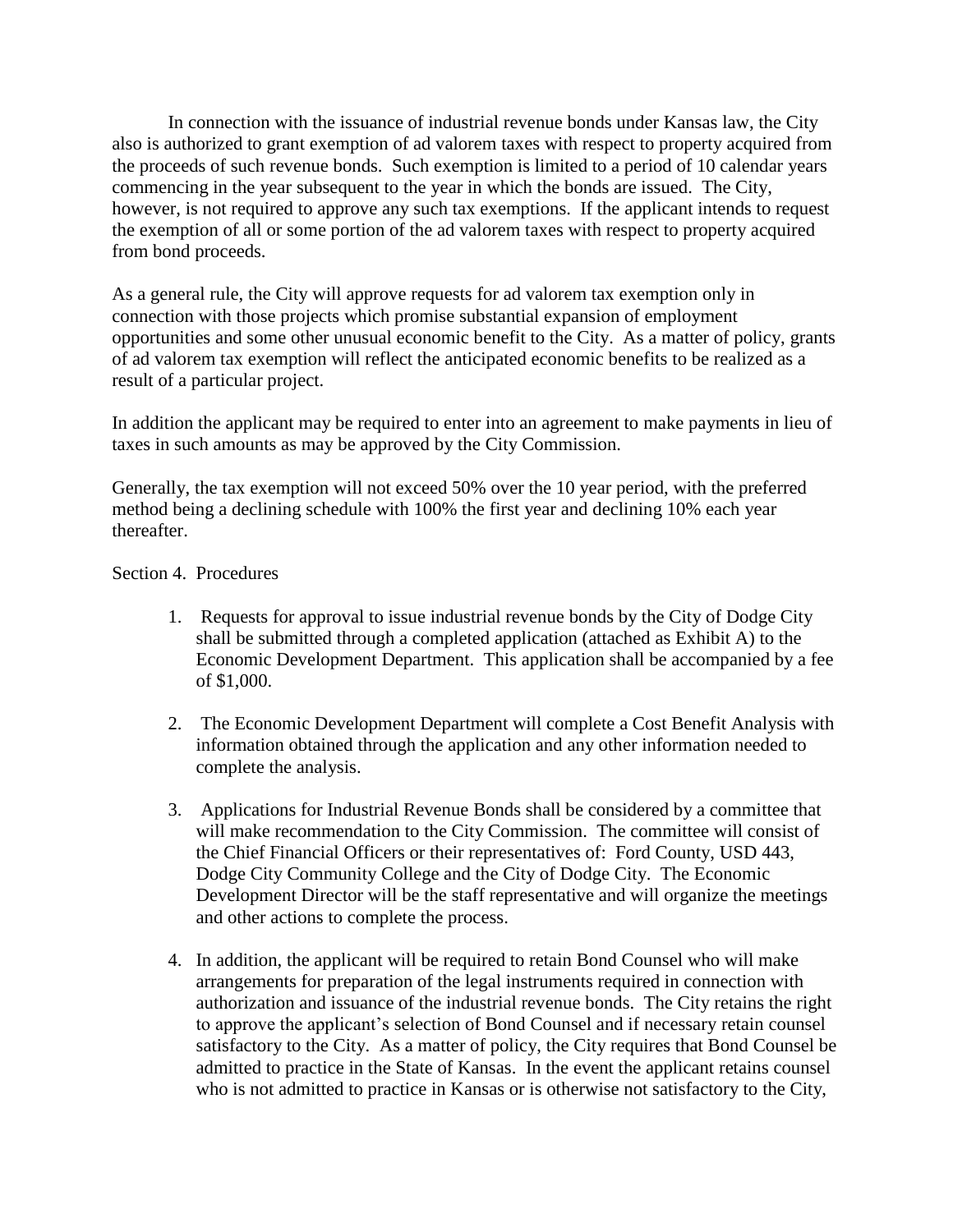the applicant shall assume responsibility for payment of the professional fees and expenses of counsel selected by the City.

5. If the application to issue industrial revenue bonds includes a request for the exemption of Ad Valorem taxes, in additional to the Cost Benefit Analysis, the governing body shall be required to conduct a public hearing on granting of such exemption. Notice of the public hearing shall be published at least seven days prior to the hearing in the official city newspaper and shall indicate the purpose, time and place thereof. In addition to such publication notice the City Clerk shall notify in writing the governing body of the county and school district within which the property proposed for exemption is located. The City will also notify other governmental taxing units which might be affected by a property tax exemption and solicit their input as a part of the decision making process.

#### Section 5 – Additional Information

The City may require as a matter of policy the inclusion of certain specific provisions in the agreements relative to the authorization of and security for payment of industrial revenue bonds issued by the City. Such provisions may include specific representations and warranties with respect to the authorized uses of the project site and the prevention of environmental contamination, representations, warranties and indemnity provisions with respect to the offering and sale of the bonds and compliance with applicable provisions of the United States and Kansas securities laws as well as various other matters identified by the City as matters of particular concern.

Large water users may be asked to provide water conservation efforts.

The Industrial Revenue Bonds are not backed by the full faith and credit of the City, however the City wants to ensure timely repayment of interest and principal payments. The applicant will be responsible for the selling of the bonds in whatever method is preferable to the company, the company's bond counsel and/or financial advisor.

Section 6. Service Fee to the City

Following approval of the Lease Agreement, each tenant of a facility shall pay the City annually, on March 1, a service fee to cover administrative costs and other City costs during the lease period. The service fee will be in addition to any payment by the applicant to reimburse the city for its out-of-pocket expenses associated with processing the application or the bonds. In addition, the applicant will pay the City for the costs, expenses, and the City's attorney's time in reviewing and preparing documents. A provision for payment of the service fee will be included in the Lease Agreement.

Section 7. Effective Date

This Resolution shall be in full force and effect from and after its adoption.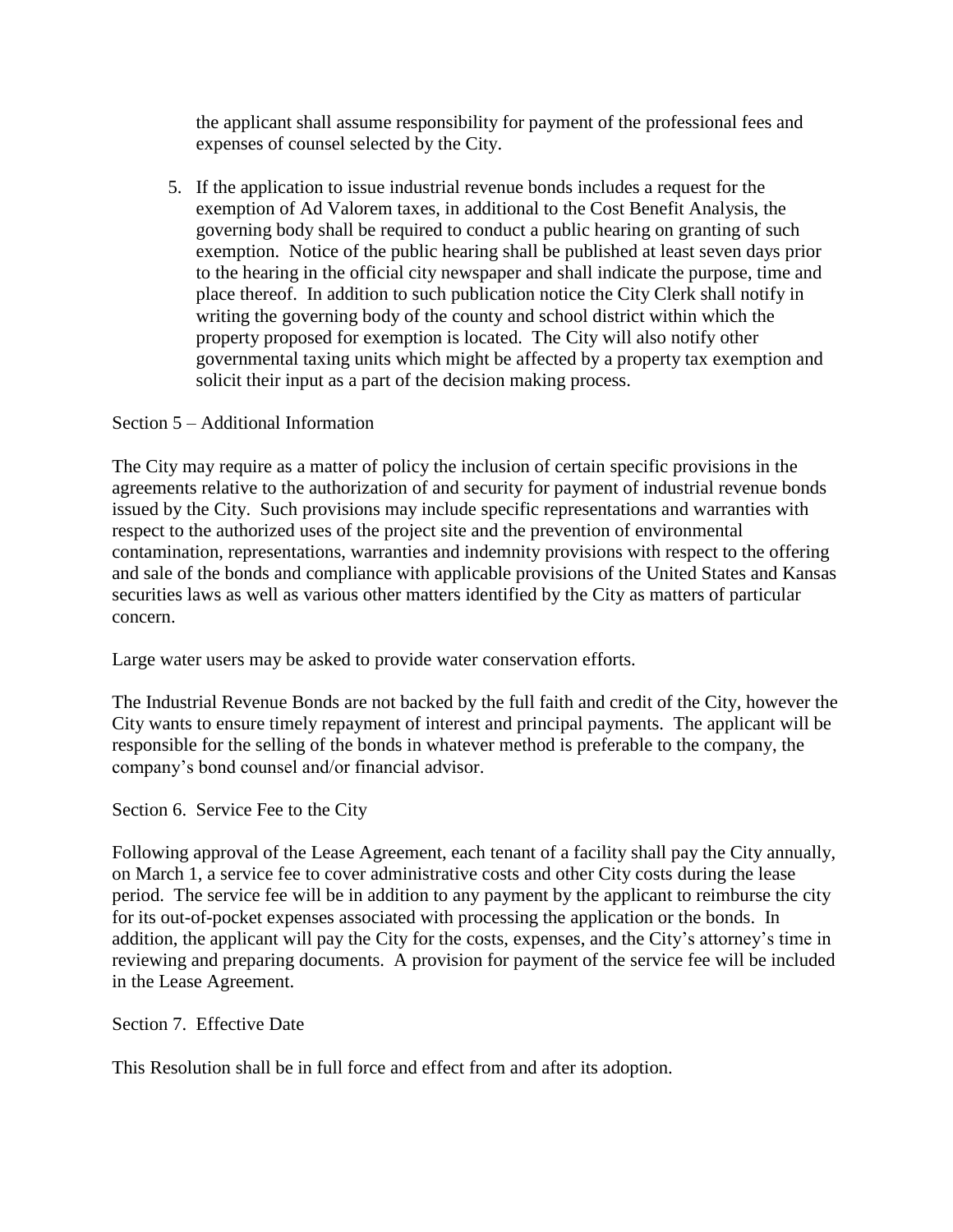ADOPTED by the governing body on May 18, 2015.

\_\_\_\_\_\_\_\_\_\_\_\_\_\_\_\_\_\_\_\_\_\_\_\_\_\_\_\_\_\_\_\_\_\_\_\_

ATTEST:

Mayor

\_\_\_\_\_\_\_\_\_\_\_\_\_\_\_\_\_\_\_\_\_\_\_\_\_\_\_\_\_\_\_\_\_\_\_\_\_\_\_\_\_\_

City Clerk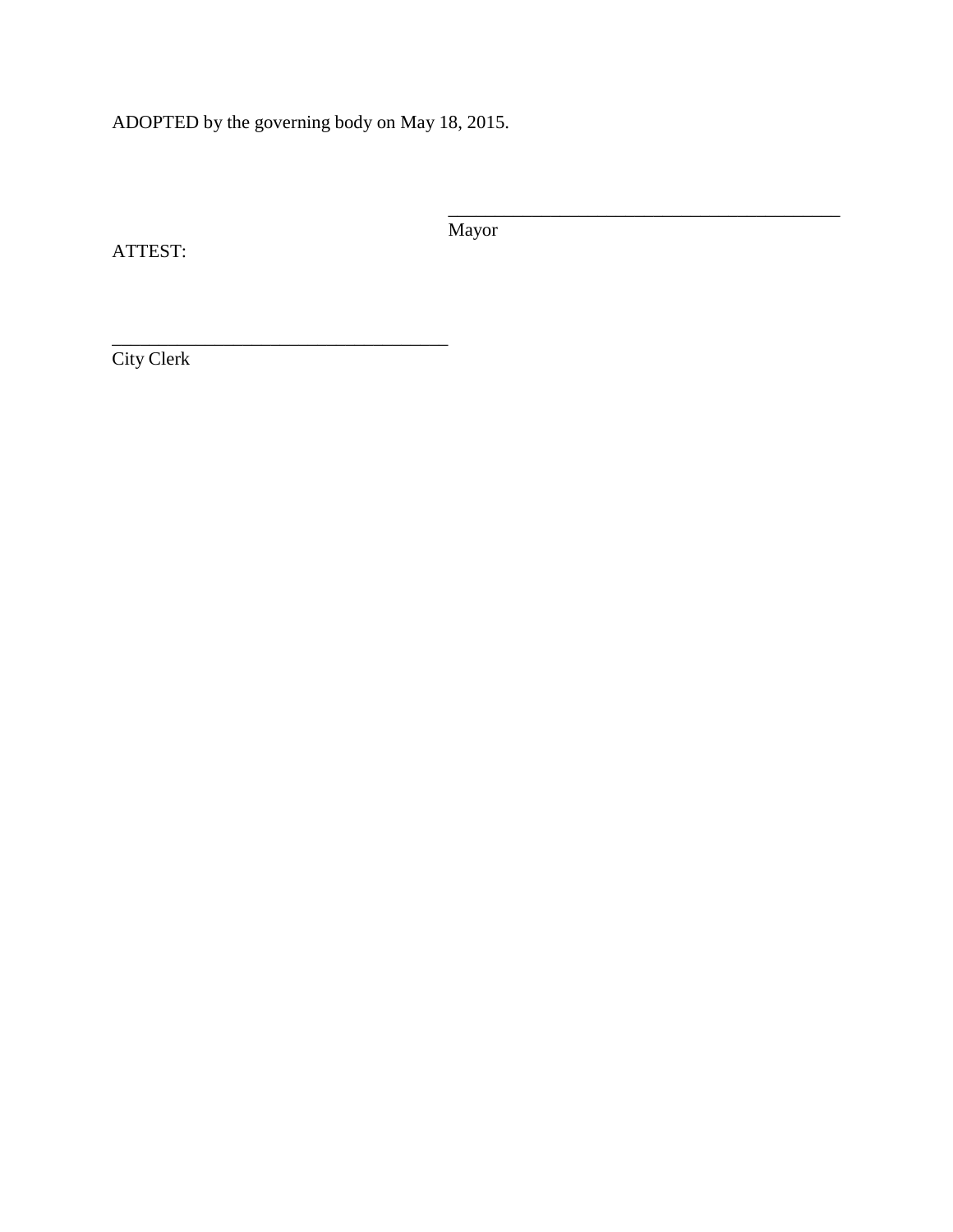#### RESOLUTION NO. 2015-17

#### A RESOLUTION ADOPTING A POLICY FOR THE GRANTING OF EXEMPTIONS FROM AD VALOREM TAXATION FOR ECONOMIC DEVELOPMENT PURPOSES AND REPEALING PREVIOUS POLICIES RELATED THERETO

WHEREAS, Section 13 of Article 11 of the Kansas Constitution authorizes the Governing Body of any city to grant property tax exemptions for certain economic development purposes; and

WHEREAS, the City Commission has determined that, under certain circumstances, the granting of property tax exemptions can be an effective economic development tool; and

#### IT IS THEREFORE, RESOLVED THE FOLLOWING WILL BE THE CITY'S POLICY FOR THE GRANTING OF EXEMPTIONS FROM AD VALOREM TAXATION FOR ECONOMIC DEFVELOPMENT PURPOSES

Section 1. Repeal of Resolution No. 97-12, prior tax exemption policy.

#### Section 2. Purpose

The purpose of these provisions is to establish the official policies and procedures of the City of Dodge City, Kansas for the granting of property tax exemption for real and tangible personal property used for qualified economic development purposes under Section 13, Article 11 of the Kansas Constitution.

#### Section 3. Authority and Discretion

The Governing Body of each county or city, as the case requires, may exempt from ad valorem taxation certain property used for economic development purposes for a maximum of ten years. The City Commission is under no obligation to approve any requested exemption and reserves the right to deviate from the policies and criteria contained herein if circumstances exist to warrant such deviation. The City Commission may (1) require the owners of any property for which an exemption is requested to provide certain information, (2) condition the granting of an exemption to an agreement for the payment of in lieu charges for taxes under the provisions of K.S.A. 12-147 and 12-148, and (3) require the payment of initial application and annual renewal fees reasonably necessary to cover the costs of administration of these policies.

#### Section 4. Preliminary Review

Prior to submittal of a formal application for exemption, a business may inquire as to eligibility for tax exemption and the anticipated amount of such tax exemption based upon preliminary employment and/or capital investment figures. In order to obtain a preliminary review, the business shall contact the Dodge City/Ford County Development Corporation and submit a pre-application. The Economic Development Director in conjunction with the City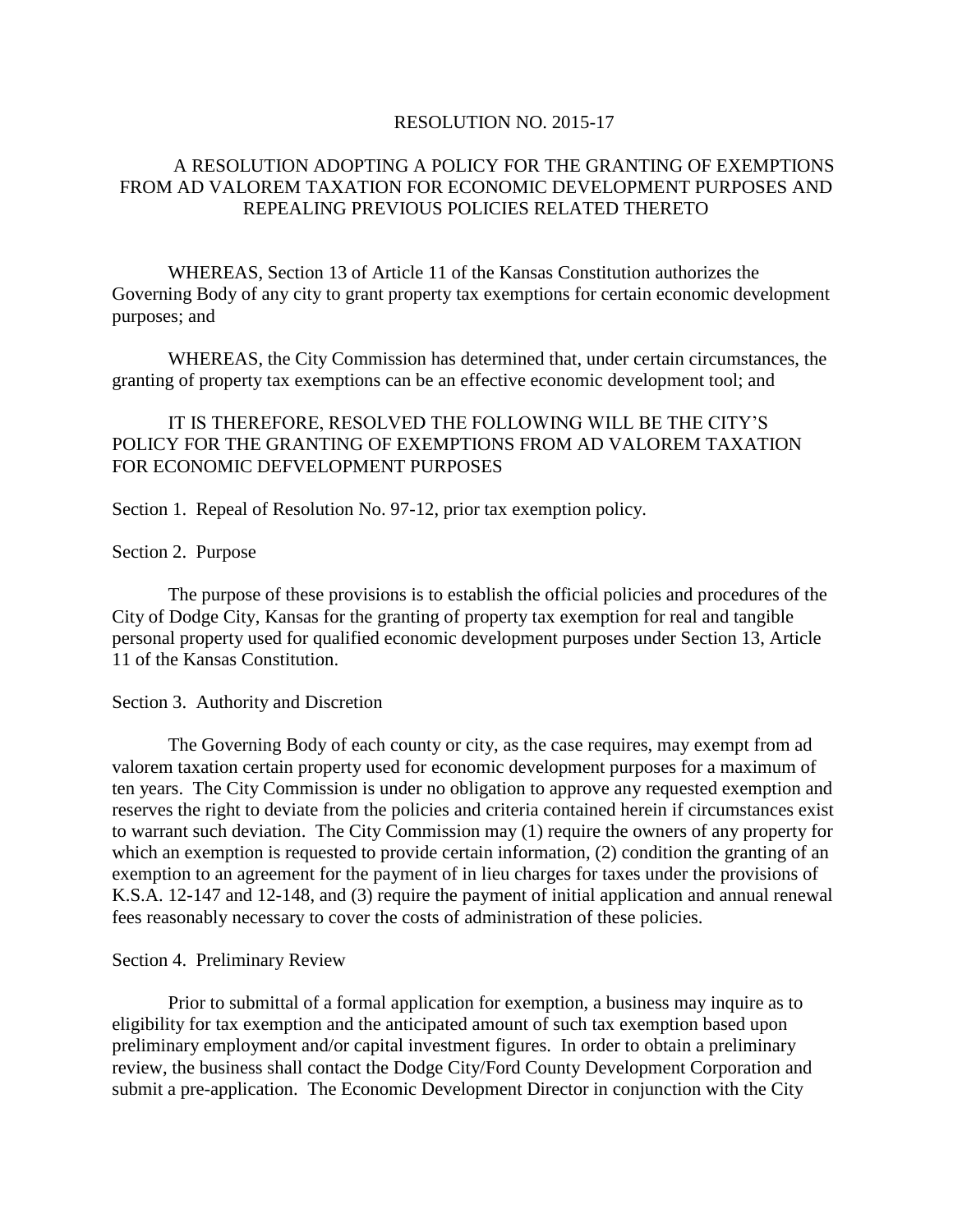Manager and/or City Finance Director and City Legal counsel shall review the information submitted and respond to the business regarding apparent eligibility and the potential amount of eligible tax exemption. The response from the City staff shall in no way represent definite findings or be seen as an expression of intent or obligation of the City Commission to favorably consider or approve a formal request for tax exemption. The pre-application information and staff response shall be considered proprietary business information and shall be kept confidential.

Section 5. Formal Application Procedures.

- A. Requests for granting of a tax exemption by the City of Dodge City shall be submitted through a completed application (attached as Exhibit A) to the Economic Development Department. This application shall be accompanied by a fee of \$1,000.
- B. The Economic Development Department will complete a Cost Benefit Analysis with information obtained through the application and any other information needed to complete the analysis.
- C. Applications for granting of a tax exemption by the City of Dodge City shall be considered by a committee that will make recommendation to the City Commission. The committee will consist of the Chief Financial Officers or their representatives of: Ford County, USD 443, Dodge City Community College and the City of Dodge City. The Economic Development Director will be the staff representative and will organize the meetings and other actions to complete the process.
- D. The review committee's determination and recommendation will be forwarded to the City Commission
- E. If the City Commission desires to consider the application further, the governing body shall be required to conduct a public hearing on granting of such exemption. Notice of the public hearing shall be published at least seven days prior to the hearing in the official city newspaper and shall indicate the purpose, time and place thereof. In addition to such publication notice the City Clerk shall notify in writing the governing body of the county and school district within which the property proposed for exemption is located. The City will also notify other governmental taxing units which might be affected by a property tax exemption and solicit their input as a part of the decision making process.
- F. Official action on the application by the City Commission will take place at a public meeting within 30 days following the closing of the public hearing on said application. Prior to the taking of official action on the application, the City Commission will review the analysis of the costs and benefits as prepared by City staff, shall receive the recommendation of the review committee, shall receive the comments from the applicant, effected taxing districts, and the general public. Any approval of a request for exemption will be in the form of a City Ordinance duly adopted by the City Commission.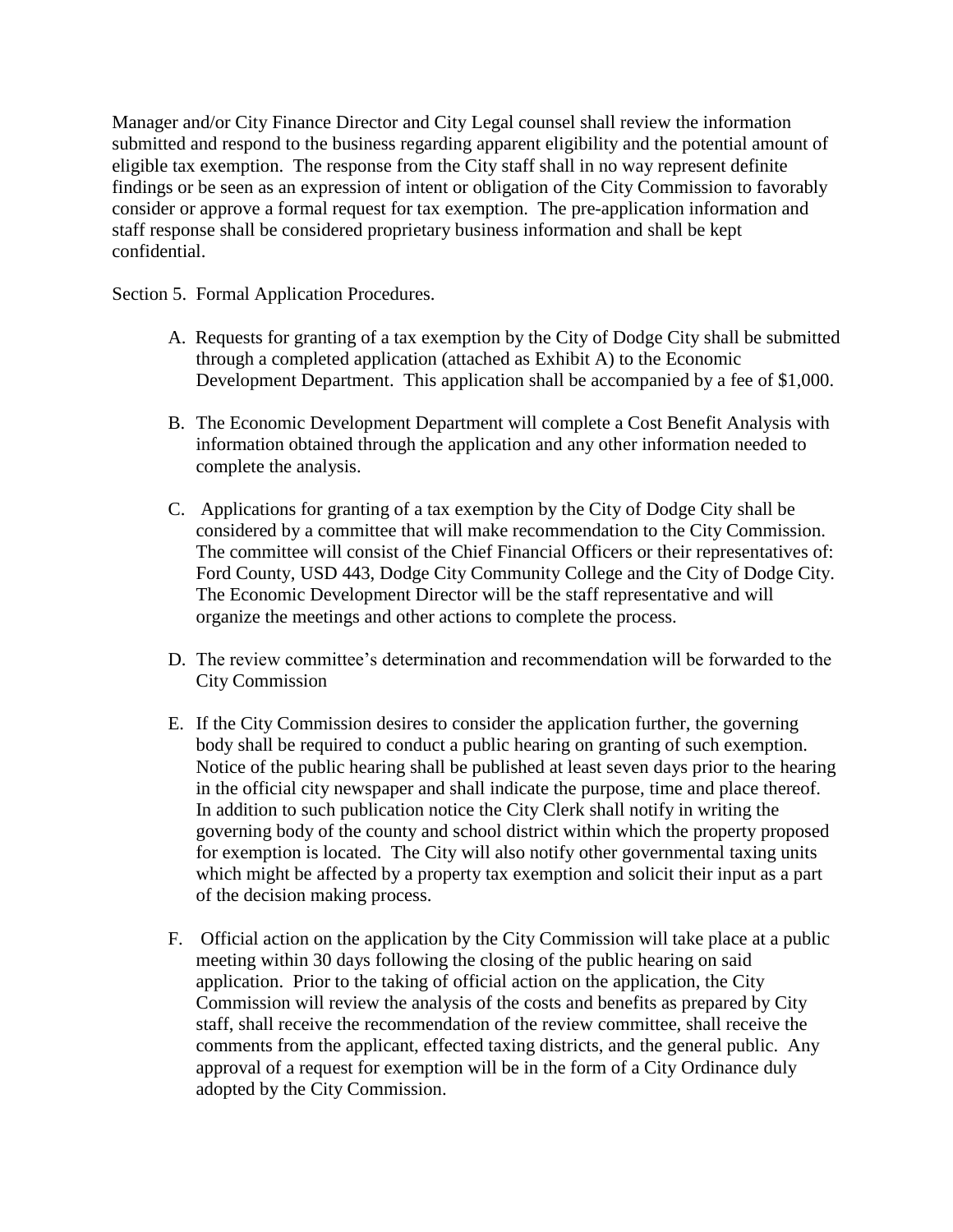- G. If the application is approved, a copy of the exemption application and the Ordinance approving the same will be filed with the County Clerk by the applicant.
- H. The applicant shall be responsible for any and all subsequent filings with the State Board of Tax Appeals or other governing state agency, and for the securing of final tax exemption by the State Board of Tax Appeals. The City will cooperate with the applicant in providing information in any proceedings before the State Board of Tax Appeals concerning such exemption. A separate fee will be charged by the State for this process.
- I. In granting a tax exemption, the City Commission may impose any terms or conditions as it deems necessary to fulfill the purpose and intent of this policy.

#### Section 7. Criteria for Granting Exemption

Each application for property tax exemption shall be evaluated in accordance with the following criteria:

- A. Costs and Benefits Analysis. The costs and benefits analysis that is caused to be done by the Economic Development Department will show a positive benefit to the City and other taxing entities.
- B. Eligible Businesses. In accordance with the provisions of Section 13 of Article 11 of the Kansas Constitution, a tax exemption will be granted only for businesses engaged in the following activities:
	- 1. Manufacturing articles of commerce;
	- 2. Conducting research and development; or
	- 3. Storing goods or commodities which are sold or traded in interstate commerce
- C. Eligible Property

The City Commission may exempt from ad valorem taxation all or any portion of the appraised valuation of:

- 1. All buildings together with the land upon which such buildings are located and all tangible personal property associated therewith used exclusively by an eligible business which commences operations within the City after the effective date of this policy; and
- 2. All buildings, or added improvements to buildings constructed or made after the effective date of this policy, together with the land upon which such buildings or added improvements are located, and all tangible personal property associated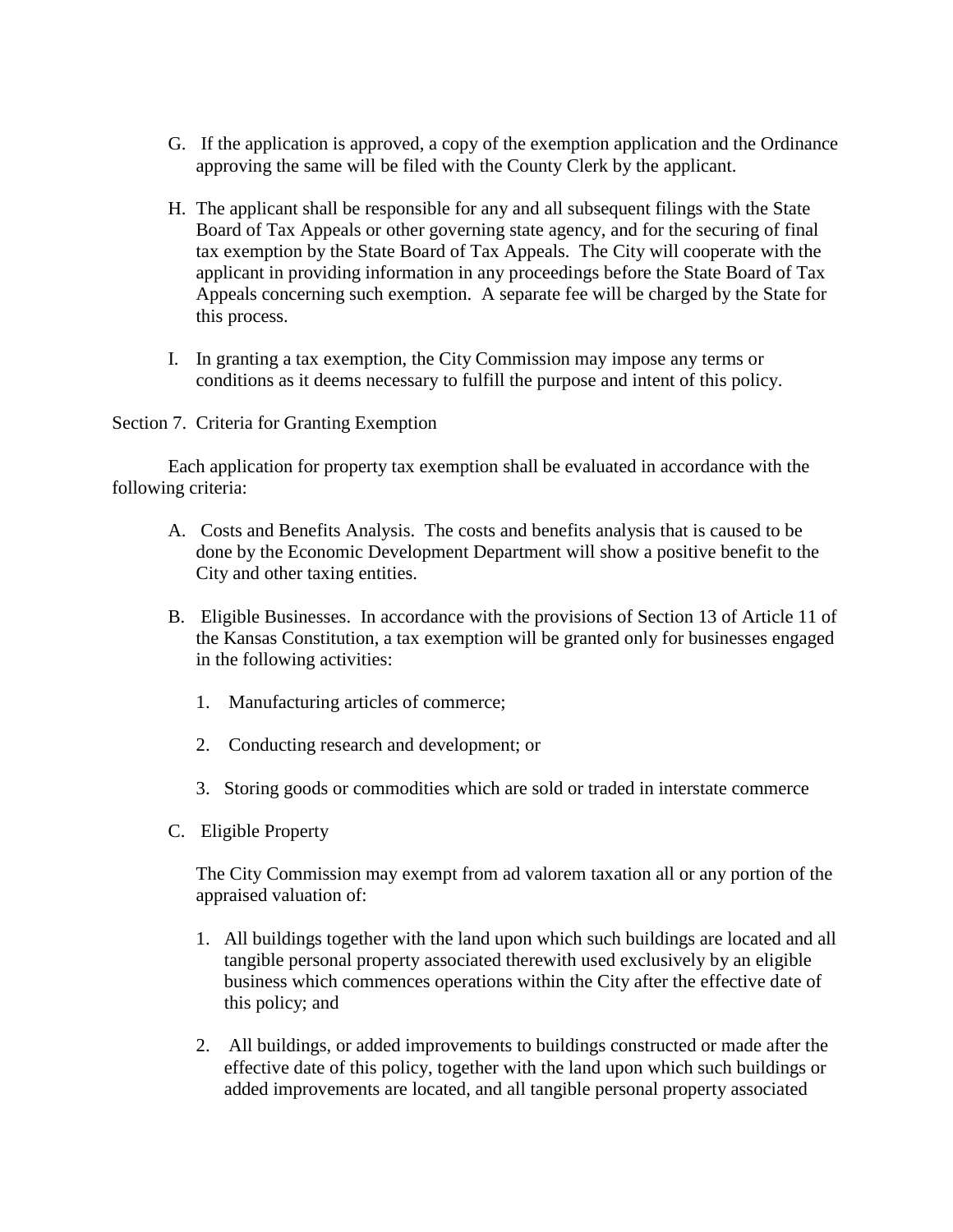therewith used exclusively by an eligible business which is necessary to facilitate the expansion of any such existing business, if, as a result of such expansion, new employment is created.

- 3. No exemption shall be granted for tangible personal property unless a factual determination has been made by the City Commission that such an exemption is required to retain jobs in the State of Kansas.
- 4. No exemption for real property or tangible personal property shall be granted unless the eligible business has made application with the City for such exemption prior to such business' occupancy of a new building or an improvement to an existing building, or its use of any tangible personal property associated therewith.

#### Section 8. Term and Amount of Exemption

- A. Generally, the tax exemption will not exceed 55% over the 10 year period, with the preferred method being a declining schedule with 100% the first year and declining 10% each year thereafter.
- B. Any ad valorem tax exemption granted pursuant to subsection shall be in effect for not more than 10 calendar years after the calendar year in which the business commences its operations or the calendar year in which expansion of an existing business is completed, as the case requires.
- C. Payment in Lieu of Taxes:

An eligible business receiving a tax exemption pursuant to this policy may be required to make a minimum payment in lieu of taxes which equals the amount of property tax which was paid or was payable for the most recent year on the appraised valuation of the real estate, including either buildings together with land or land only, prior to the construction of new buildings or added improvements to buildings on such property or prior to the acquisition of property by the new business. The purpose of this minimum payment in lieu of tax payment is to assure that City, County, and School district, and other taxing jurisdictions effected by the exemption will not receive less tax revenue from the exempted property than was received prior to the exemption. The minimum payment in lieu of taxes shall be payable to the County Treasurer for distribution under the provisions of K.S.A. 12-148 to the general fund of all taxing subdivisions, excluding the State, which levy taxes on property where the business is situated.

In addition to the minimum payment as set forth above, an eligible business may also be required to make such payments in lieu of taxes as may be required to offset partially or in total the increase in cost to a taxing subdivision resulting directly from the new or expanded exempt business.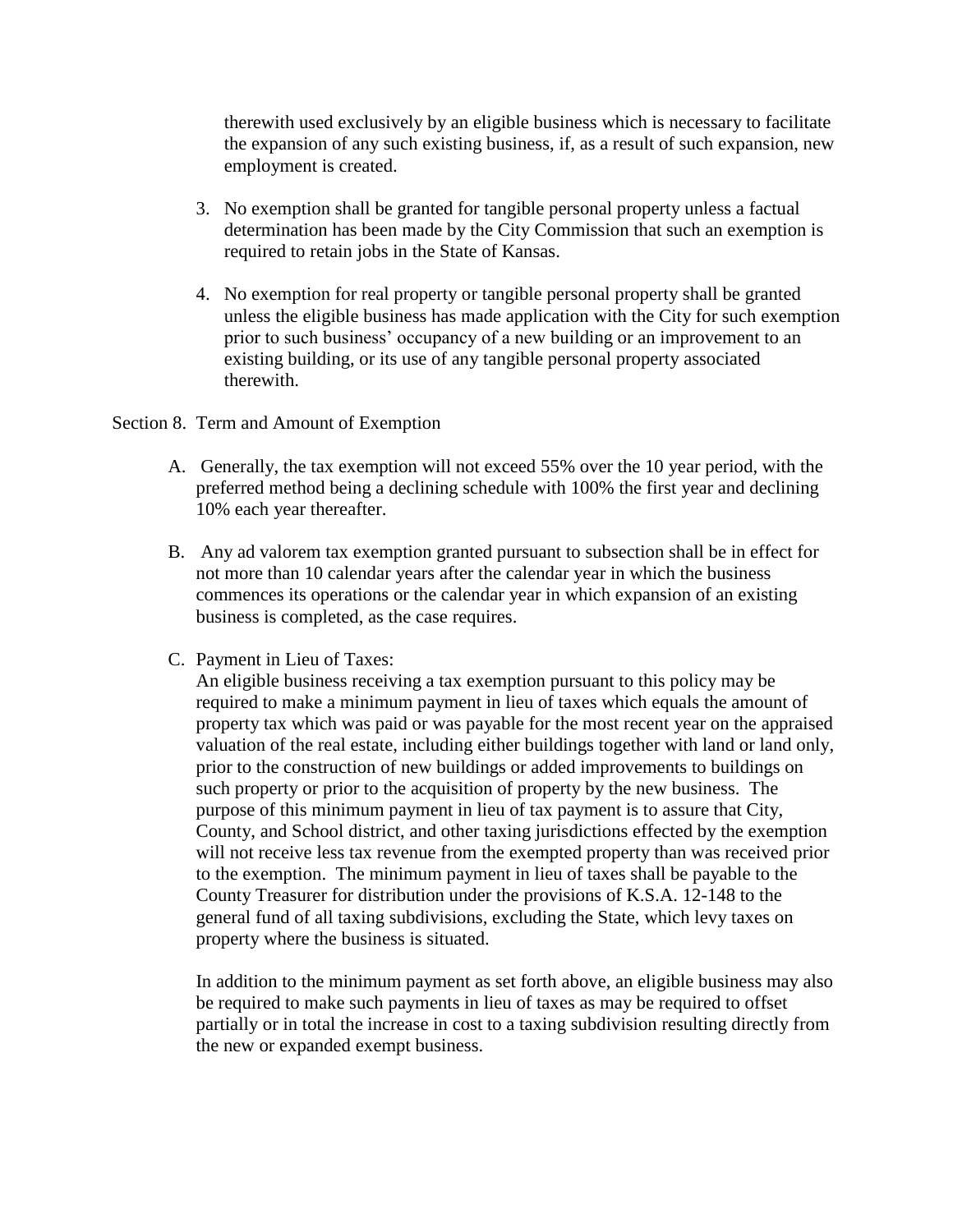D. Special Assessments. Any tax exemption granted for real property under this policy shall not affect the liability of such property for any special assessments levied or to be levied in the future against such property.

Section 9. Annual Review. Each year the applicant is required to submit to the Ford County Appraisal Office a certificate from the City Clerk that states the company continues to meet the criteria for the tax abatement.

Section 10. Revocation of Exemption. The City Commission reserves the right to revoke a granted tax exemption due to a failure in any of the criteria for the granting of the original exemption, for the failure of the business to fully comply in a timely fashion with any terms and conditions of the original exemption, (including failure to make any in lieu of payments in a timely fashion) for a fraudulent submission of an application, for failure to submit the annual application and necessary information, or for a direct showing of bad faith by the recipient.

Section 11. Jurisdiction. It shall be the policy of the city to consider applications for tax exemption only as to property located within the city limits of the City of Dodge City, Kansas, provided, however, the City will consult and cooperate with the County if an application relates to a business located or to be located within three miles of the City.

Section 12. Policy Review and Modification. This policy may be reviewed at any time by the City Commission which reserves the right to amend, revoke, or otherwise modify the policy for the best interest of the City of Dodge City; provided, however, that any modification or revocation of this policy shall not affect any existing tax exemption previously granted under the terms of this policy.

ADOPTED THIS 18<sup>th</sup> day of May, 2015.

\_\_\_\_\_\_\_\_\_\_\_\_\_\_\_\_\_\_\_\_\_\_\_\_\_\_\_\_\_\_\_\_\_

Mayor

\_\_\_\_\_\_\_\_\_\_\_\_\_\_\_\_\_\_\_\_\_\_\_\_\_\_\_\_\_\_\_\_\_\_\_\_

ATTEST:

City Clerk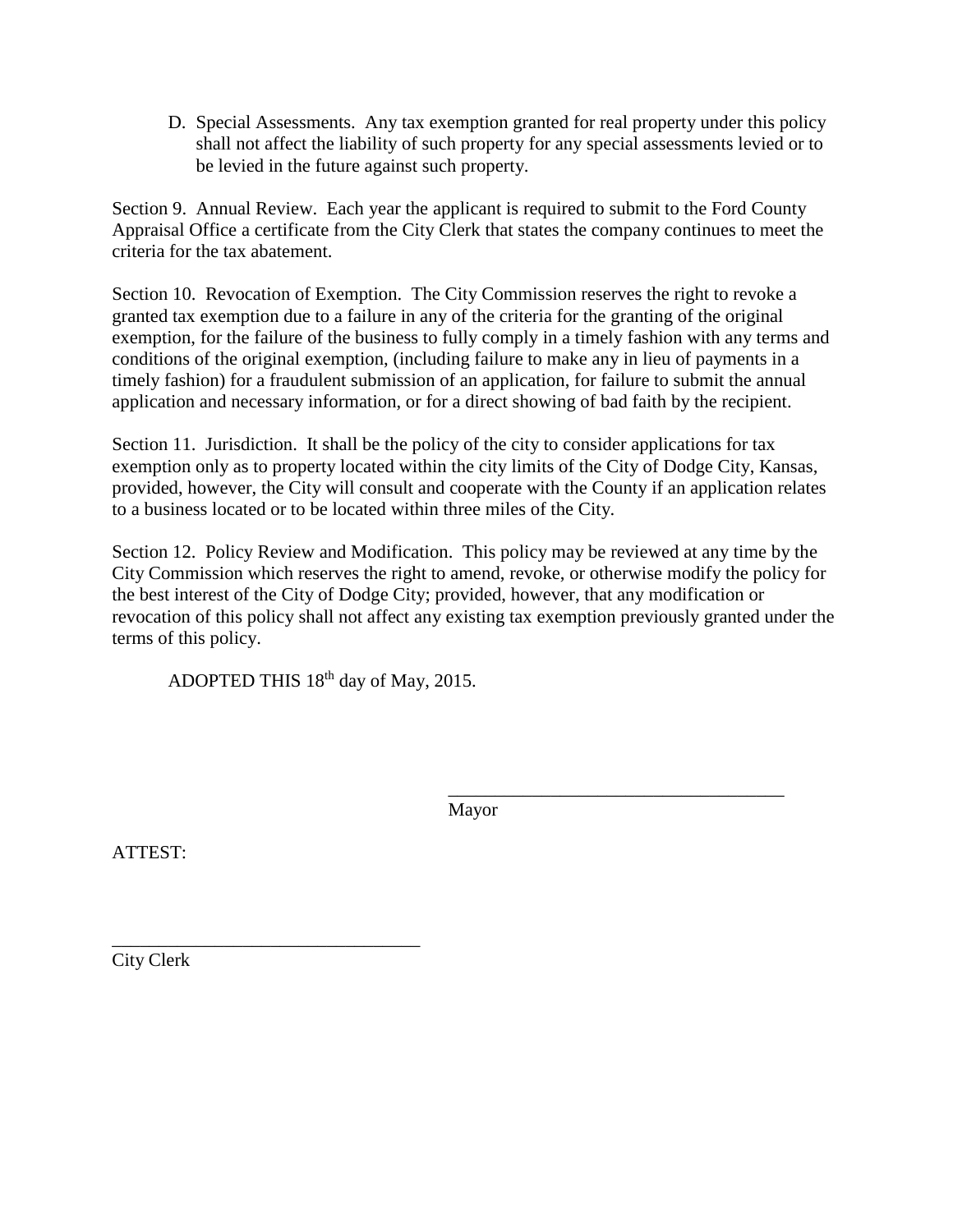#### RESOLUTION NO. 2015-18

#### A RESOLUTION ESTABLISHING A POLICY OF THE CITY OF DODGE CITY, KANSAS, RELATING TO COMMUNITY IMPROVEMENT DISTRICTS

WHEREAS, the City of Dodge City recognizes that community improvement is essential to stimulate economic growth and development for industries and businesses in order to provide services, employment and tax revenues for the benefit of the community; and

WHEREAS, it is further recognized that community improvement and the stimulation of balanced economic development is a joint responsibility of the private and public sectors, working closely together to create a positive business environment and to encourage business to locate and expand in the City; and

WHEREAS, to meet these community improvement and economic development goals, the City recognizes the occasional necessity of levying a community improvement district (CID) sales tax and/or special assessments in order to pay the costs of infrastructure improvements.

#### NOW, THEREFORE, BE IT RESOLVED BY THE GOVERNING BODY OF THE CITY OF DODGE CITY, KANSAS:

Section 1. Authority.

Community Improvement Districts (CID) are an economic development tool established by K.S.A. 12-6a26 et seq., the Community Improvement District Act, ("the Act"). The qualified expenses are defined this this statute.

The Act further authorizes governing bodies, in order to pay the costs of such Improvement Projects, to impose a Community Improvement District sales tax on the selling of tangible personal property at retail or rendering or furnishing services within Improvement Districts in any increment of .10% or .25% not to exceed 2.0% and/or the levy of special assessments upon property.

#### Section 2. Policy Statement

It is the policy of the City to consider the establishment of Community Improvement Districts in order to promote economic development and tourism within the City for development or redevelopment projects. It shall be the policy of the City to create a CID, if, in the opinion of the Governing Body it is in the best interest of the City to do so.

The Community Improvement District proposals may be financed in one of the following forms:

a. Pay-as-you-go financing within the CID to be paid back to the developer/property owner from a CID sales tax within the district.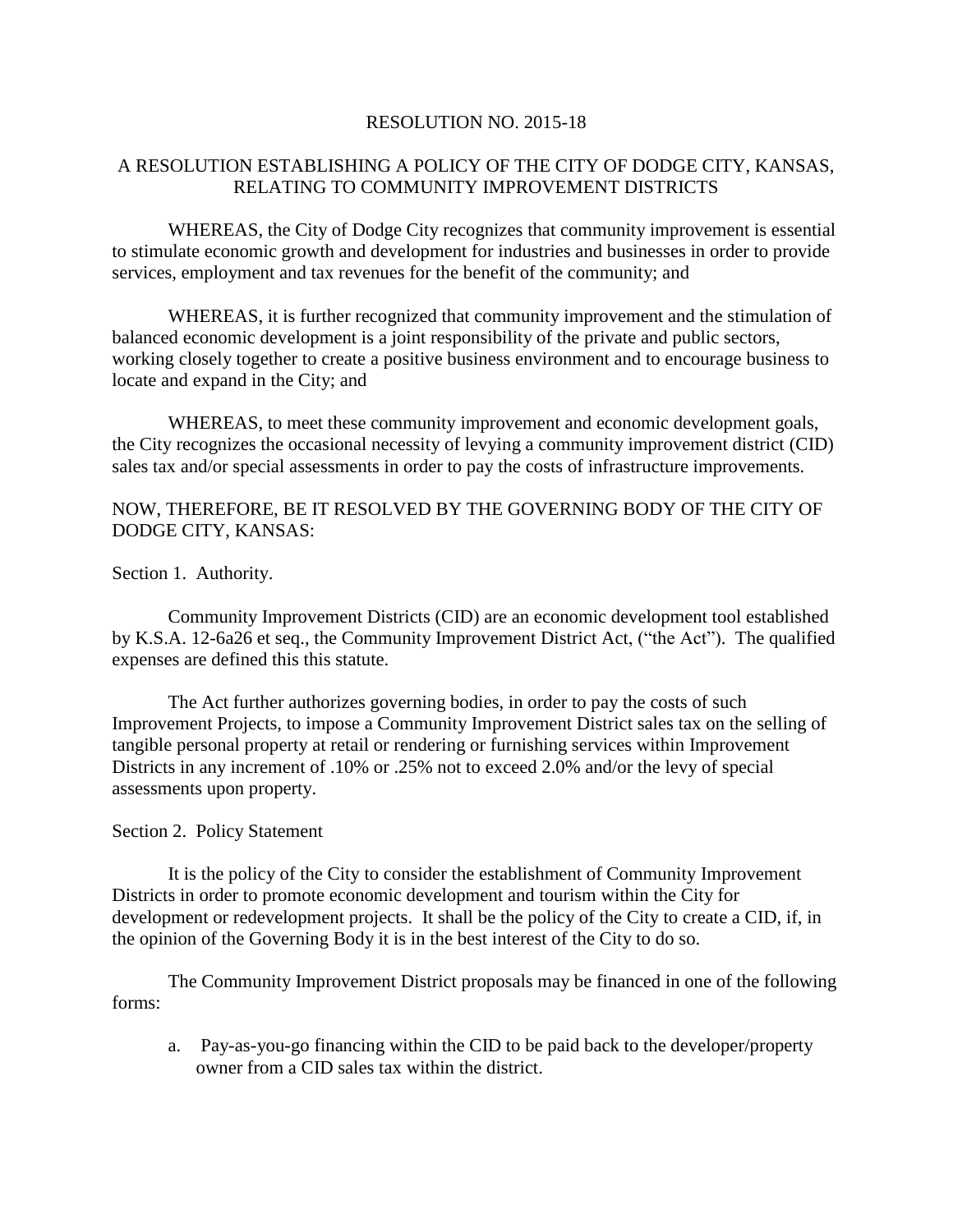- b. If a CID sales tax is authorized within the district and special assessments are used to finance infrastructure projects, the CID sales tax will be used by the property owner to repay the special assessments.
- c. Additional operations may be available for financing these improvements per State Statutes and will be completed in accordance with the State Statutes.

Any special CID sales tax within the district must comply with the requirements set forth in the Act.

Section 3. Procedures.

- A. A valid Petition proposing the creation of an Improvement District, the making of Improvement Projects relating thereto and the imposition of a Community Improvement District sales tax in order to pay the costs of such improvement projects must be filed with the City Clerk of the City of Dodge City.
	- 1. The petition must be signed by the owners of more than fifty-five percent (55%) of the land area within the proposed district, and signed by owners collectively owning more than fifty-five percent (55%) by assessed value of the land area with the proposed district, if the petitioners are seeking financing in whole or in part by a proposed Community Improvement District sales tax.
	- 2. The petition shall be submitted in sufficient time for staff to follow established procedures for publication of notice, to review the improvement project's site plans and to analyze the merits of the proposed improvement district in the context of existing economic development and infrastructure projects. The petition must contain a description of the following:
		- a. The general nature of the Improvement Project;
		- b. The estimated cost of the Improvement Project, supplemented by a preliminary budget describing each element of the Improvement Project proposed to be paid for by Improvement District Sales Tax or assessments;
		- c. The proposed method of financing the Improvement Project;
		- d. The proposed amount and method of assessment, if any;
		- e. The proposed amount of any Improvement District sales tax, if any;
		- f. A map and legal description of the proposed Improvement District
- B. The petition shall be accompanied by a fee of \$1,500. In addition to other administrative costs, the fee will cover publication costs.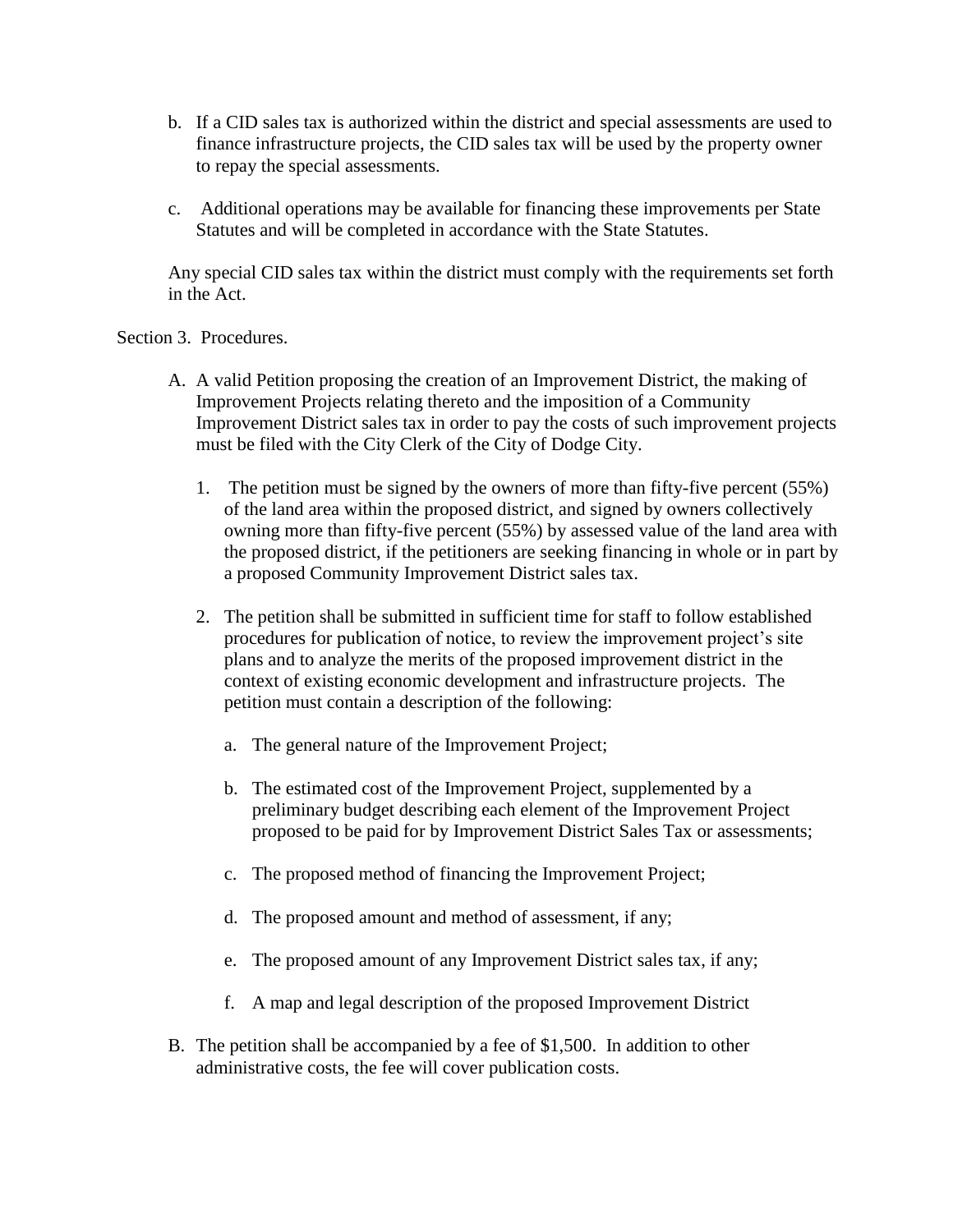- C. The City reserves the right to request any additional information to supplement the Petition.
- D. Upon filing of a Petition for an Improvement District financed only by special assessments, the Governing Body may proceed without notice or a hearing to make findings by ordinance as to the nature, advisability and maximum cost of the project, the boundaries of the Improvement District and the amount and method of assessment. Upon making such findings the Governing Body may authorize the Improvement Project in accordance with such findings as the advisability of the Improvement Project, except no assessments may be levied against the municipality at large. The assessments may be reduced or eliminated once the City has received sufficient funds to pay the debt service on any bonds issued for the Improvement Project which would have been paid out of such annual installment. The ordinance shall be effective upon publication once in the official City newspaper.
- E. After review of a complete Petition by the appropriate individuals, and prior to creating any Improvement District (except an Improvement District financed only by special assessments, for which no public hearing is required) the Governing Body shall, by resolution, direct and order a public hearing on the advisability of creating such Improvement District and the construction of such Improvement Projects therein, and to give notice of the hearing by publication at least once each week for two (2) consecutive weeks in the official City Newspaper and by certified mail to all property owners within the proposed Improvement District, the second publication to be at least seven (7) days prior to the hearing and such certified mail sent at least ten (10) days prior to such hearing.
- F. After the Public Hearing is conducted on the proposed Improvement District, the Governing Body shall determine the advisability of creating an Improvement District setting forth the boundaries thereof, authorizing the proposed Improvement Projects, approving the maximum costs thereof, levy the Improvement District sales tax, imposing any special assessments and approving the method of financing the same. Such determinations will be made by adoption of an ordinance.
- G. The City shall create a separate account for each Improvement District and Improvement Project, and all Improvement District sales tax and or special assessment revenues shall be deposited into such account.

Section 4. Other Information

- A. The Community Improvement District Tax may be considered up to the maximum statutory payoff period of 22 years from creation of the Improvement District. The tax will discontinue at the earliest of 22 years or when the eligible costs are repaid.
- B. Any Improvement District approved by ordinance pursuant to this Resolution shall be accompanied by a development or redevelopment agreement between the petitioner and/or lessee and the City. The agreement will be subject to approval by the